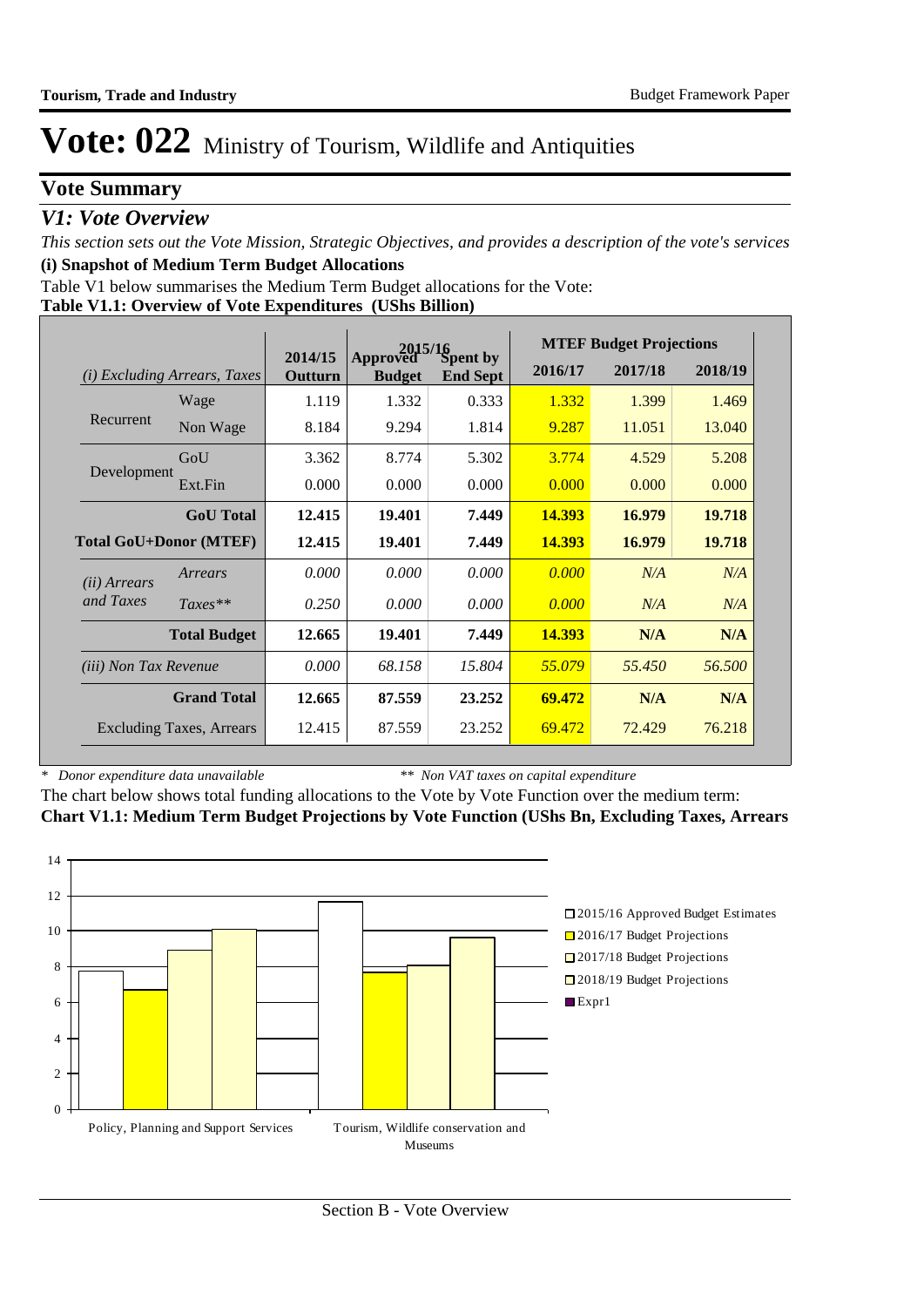### **Vote Summary**

#### **(ii) Vote Mission Statement**

The Vote's Mission Statement is:

*To develop and promote tourism, conserve and preserve natural resources and cultural heritage for enhancement of Uganda as a competitive and prefered tourism destination, with accelerated sector contribution to the national ecomony.*

#### **(iii) Vote Outputs which Contribute to Priority Sector Outcomes**

The table below sets out the vote functions and outputs delivered by the vote which the sector considers as contributing most to priority sector outcomes.

| <b>Sector Outcome 1:</b>                                        | <b>Sector Outcome 2:</b>                                                               | <b>Sector Outcome 3:</b>                                                                   |  |  |
|-----------------------------------------------------------------|----------------------------------------------------------------------------------------|--------------------------------------------------------------------------------------------|--|--|
| A Competitive and Export-oriented<br><b>Industrial Sector</b>   | <b>Improved Heritage Conservation and</b><br><b>Increased Tourism Earnings</b>         | <b>Improved Competitiveness and Market</b><br><b>Access of Uganda's Goods and Services</b> |  |  |
| Vote Function: 06 03 Tourism, Wildlife conservation and Museums |                                                                                        |                                                                                            |  |  |
| <b>Outputs Contributing to Outcome 1:</b>                       | <b>Outputs Contributing to Outcome 2:</b>                                              | <b>Outputs Contributing to Outcome 3:</b>                                                  |  |  |
| None                                                            | <b>Outputs Provided</b>                                                                | None                                                                                       |  |  |
|                                                                 | 060301 Policies, strategies and monitoring<br>services                                 |                                                                                            |  |  |
|                                                                 | 060302 Accommodation and Hospitality<br>Registration, Grading and<br>Capacity building |                                                                                            |  |  |
|                                                                 | 060303 Support to Tourism and Wildlife<br>Associations                                 |                                                                                            |  |  |
|                                                                 | 060304 Museums Services                                                                |                                                                                            |  |  |
|                                                                 | 060305 Capacity Building, Research and<br>Coordination                                 |                                                                                            |  |  |
|                                                                 | 060306 Tourism Investment, Promotion<br>and Marketing                                  |                                                                                            |  |  |
|                                                                 | <b>Outputs Funded</b>                                                                  |                                                                                            |  |  |
|                                                                 | 060351 Management of National Parks<br>and Game Reserves(UWA)                          |                                                                                            |  |  |
|                                                                 | 060352 Wildlife Conservation and<br>Education Services(UWEC)                           |                                                                                            |  |  |
|                                                                 | 060353 Support to Uganda Wildlife<br><b>Training Institute</b>                         |                                                                                            |  |  |
|                                                                 | 060354 Tourism and Hotel<br>Training(HTTI)                                             |                                                                                            |  |  |
|                                                                 | <b>Capital Purchases</b>                                                               |                                                                                            |  |  |
|                                                                 | 060382 Tourism Infrastructure and<br>Construction                                      |                                                                                            |  |  |

#### **Table V1.2: Sector Outcomes, Vote Functions and Key Outputs**

### *V2: Past Vote Performance and Medium Term Plans*

*This section describes past and future vote performance, in terms of key vote outputs and plans to address sector policy implementation issues.* 

#### **(i) Past and Future Planned Vote Outputs**

*2014/15 Performance*

POLICIES, REGULATIONS AND GOVERNANCE

Under Policies, regulations and governance, two policies of Tourism and that of Museums and Monuments are still with Cabinet for consideration. Regarding the Bills, the one establishing the Hotel and Tourism Training Institute (HTTI) was passed by Parliament on 26th March 2015 awaiting the Presidential assent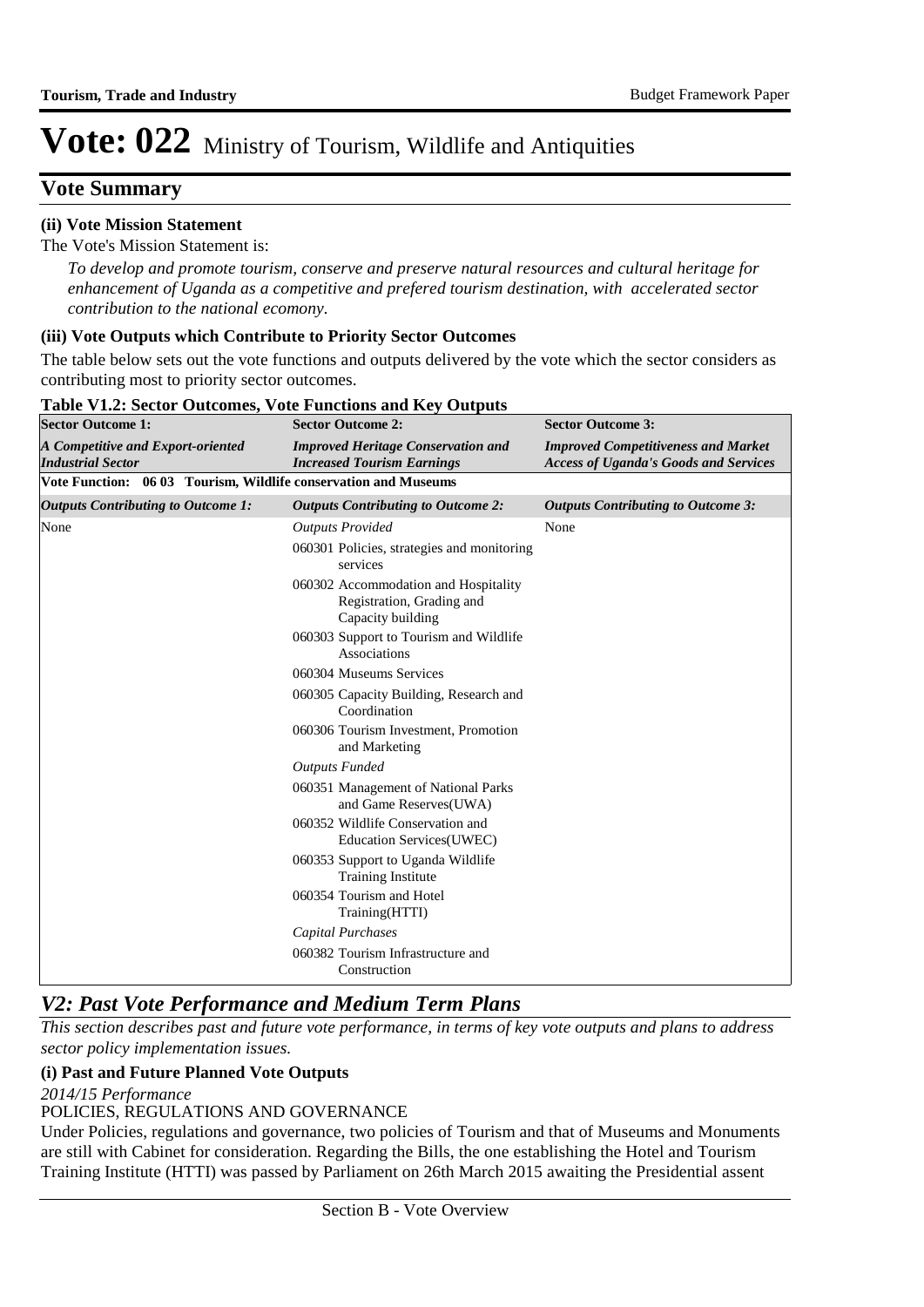### **Vote Summary**

while those of Uganda Wildlife Research and Training Institute (UWRTI) and that of Uganda Wildlife Education Centre (UWEC) were debated before House of Parliament awaiting passing. The Amendment Bill of Uganda Wildlife Act is in the final stages with the First Parliamentary Council. The sector also concluded the development of the Tourism Master Plan 2014-24 and the 5 year Sector Development Plan is in its final draft.

CONSERVATION AND SUSTAINABLE UTILIZATION OF WILDLIFE RESOURCES

In the FY 2014/15, 30 wildlife clubs were revived, celebrated the World Wildlife Day; inspected 10 wildlife protected areas, disseminated the wildlife policy and developing the national action plan for shoe bill. The Male Lion that was donated to UWEC from Lion Park, South Africa; UWEC received two cheetah cubs from PianUpe Wildlife reserve which were rescued by the Uganda Wildlife Authority.

In Lake Mburo National Park, 305ha of habitat were restored from evasive species. Of the 305ha, 240ha were harvested using the community outreach programmes. Two new associations were brought on board i.e. RUCOTA (Rubaare Fishing Community Tourism Association) and Lake Mburo Community conservation Tourism Association (LMCCTA) to get involved in habitat restoration.

UWA fully compensated and resettled all land title holders in Katonga wildlife reserve. They all finally vacated the reserve and it is now free and secure for conservation UWA finalised the General Management Plans for Lake Mburo National and Kibale National Park and these were approved by the Board of Trustees.

UWA set up wildlife centres in Rakai (Masaka) and Kyankwanzi (Kiboga) where we do have protected areas or ranger outposts. These wildlife centres will carry out anti-poaching operations in these areas to ensure survival of the wildlife

A total of 1,293 suspects were arrested for committing wildlife related crimes. 96 convicted, 60 prosecuted, 28 cautioned and released. 27 civil and human rights matters were handled. The sentencing for the convicts ranged from a fine of 150,000 - 2,000,000 or a jail term ranging from 3 months - 40 months and community servicing for a month. 34 security meetings were held with other security agencies to ensure security in and around the CAs and address cases of illegal guns within the communities. 6 coordinated border patrols were conducted in PAs that border other countries. Due to intensified operations, poaching has reduced compared to how it was in the past.

A total of 10,700 patrols were conducted inclusive of 530 extended, 147 overnight ambushes, 224 round patrols and 34 marine operation and 4 aerial surveillance patrols within the CAs. Four guns were recovered, 12 Bore with 4 rds, 131 spears, 1,415 wire snares, 84 metal traps, 81 panga /knives, 56 fishnets, 53 canoes, 84 Oars, 32 lines of hooks and many other poaching equipments. As a result cases of Elephant poaching reduced from 25 in FY 2013/14 to 18 in  $2014/15$  in all PAs.

A total of 2,452kgs of raw ivory, 2177.5 kg of Pangolin scales and over 200 pieces of worked ivory comprising of chop sticks and bungles were confiscated. The intercepted consignment is held at Aviation Police as exhibits and awaiting conclusion of investigations and court verdicts for those that are already before court.

To enhance staff performance, 485 ranger staff were imparted with skills in Wildlife Conservation at Uganda Wildlife training Institute in Katwe.

90 problem animal cases were reported to UWA during the year out of which, 83 (92%) cases were attended/responded to while seven 7 were not attended to. There is prompt responses to problem animal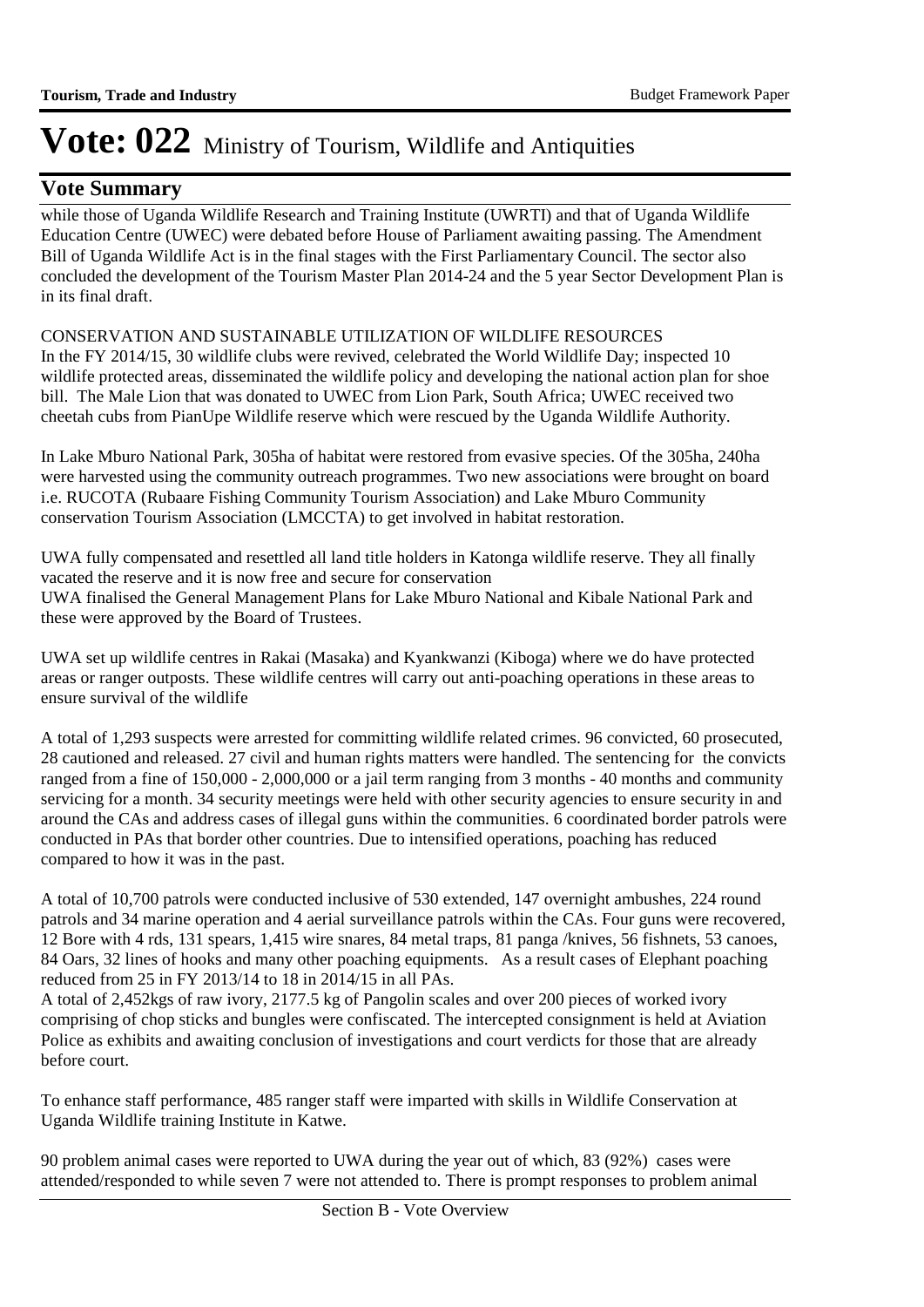### **Vote Summary**

cases which has resulted into improved community PA relations.

A total of 26.5km of new trenches were excavated in areas of QENP, KNP and MFNP and 16km were maintained. Trenches were maintained as per need and some weak areas were reinforced with barbed wires. These measures significantly reduced elephant crop raiding in areas where the trenches have been established.

170 youth were trained and equipped as community wildlife scouts in 12 Districts. These were also trained in chilli growing and chilli nurseries established to aid in the future supplies and motivate the scouts with Income activity in PAs. There was increased awareness on wildlife conservation strategies with the community demonstrating best practices. As a result, the level of damages has reduced and there is improved community response.

7km of the buffalo wall was reconstructed in Mgahinga Gorilla National Park to prevent buffaloes and other antelopes from leaving the park to destroy community crops. In addition 5km of Mauritius thorn hedge were planted in five parishes around Bwindi Impenetrable National Park (BINP) to control problem animals.

A total of 6 problem crocodiles were captured and translocated from Mayuge, Sese Islands and Lake Katwe to Karuma.

The political leaders' dialogue organized by UWA on Human –Wildlife Conflicts around MFCA was held at Bomah Hotel in Gulu Town and Presided over by the Hon. Minister for Tourism, Wildlife and Antiquities. UWA and the Ministry led by the Hon. Minister held a meeting with Rakai District leaders to discuss management of problem animals especially elephants from Tanzania that destroy people's crops. Arrangements to establish a wildlife centre in Rakai manned by six rangers to assist the communities in managing problem animals are underway.

#### PROMOTION AND MARKETING

Uganda was well represented in 4 international Tourism fairs of Berlin and North American road show, World Travel Market (WTM) London and Guanzhou China. Due to increased funding of UTB, the stands are now bigger with better visibility accommodating more visitors. 16 Private sector companies participated in the expos.

Regional Tourism Clusters which were formed in Buganda, Busoga, Kigezi, Bugisu, Bunyoro, Toro, Northern Uganda and Western Nile continue to identify, develop and market their tourism products with close support from the ministry and Uganda Tourism Board. The Alur Kingdom was supported as part of west Nile tourism cluster to organise the Alur convention, Kigezi Tourism Cluster was supported with technical advice. Media and public sensitization campaigns were intensively done and the sector organised and celebrated World Tourism Day, world wildlife day, International Museum Day and Miss Tourism Competitions 2014. All these initiatives are aimed at boosting domestic tourism and eventually promote community inclusiveness and increase revenues for the local population and the economy at large. Twenty (20) hotel enterprises in 4 districts of Kabale, Kisoro, Mbarara and Kanungu were inspected and given business support services.

Uganda Tourism sector participated in a number of international events which include EAC sectoral meetings in Arusha, IGAD meeting in Addis Ababa Ethiopia; Tourism fair in London where at least 120 potential tourists visited the Ugandan tent, World Travel Market Expo in London, Northern Corridor meetings in Nairobi Kenya & Kigali, Rwanda. A market survey was conducted in Sweden during the Swedish International Travel and Tourism Trade fair 2015. Road shows and other ATA pre-event activities were conducted in the USA in preparation of the ATA international conference. Uganda hosted the ATA congress successfully and this provided publicity for the country especially in the North American market.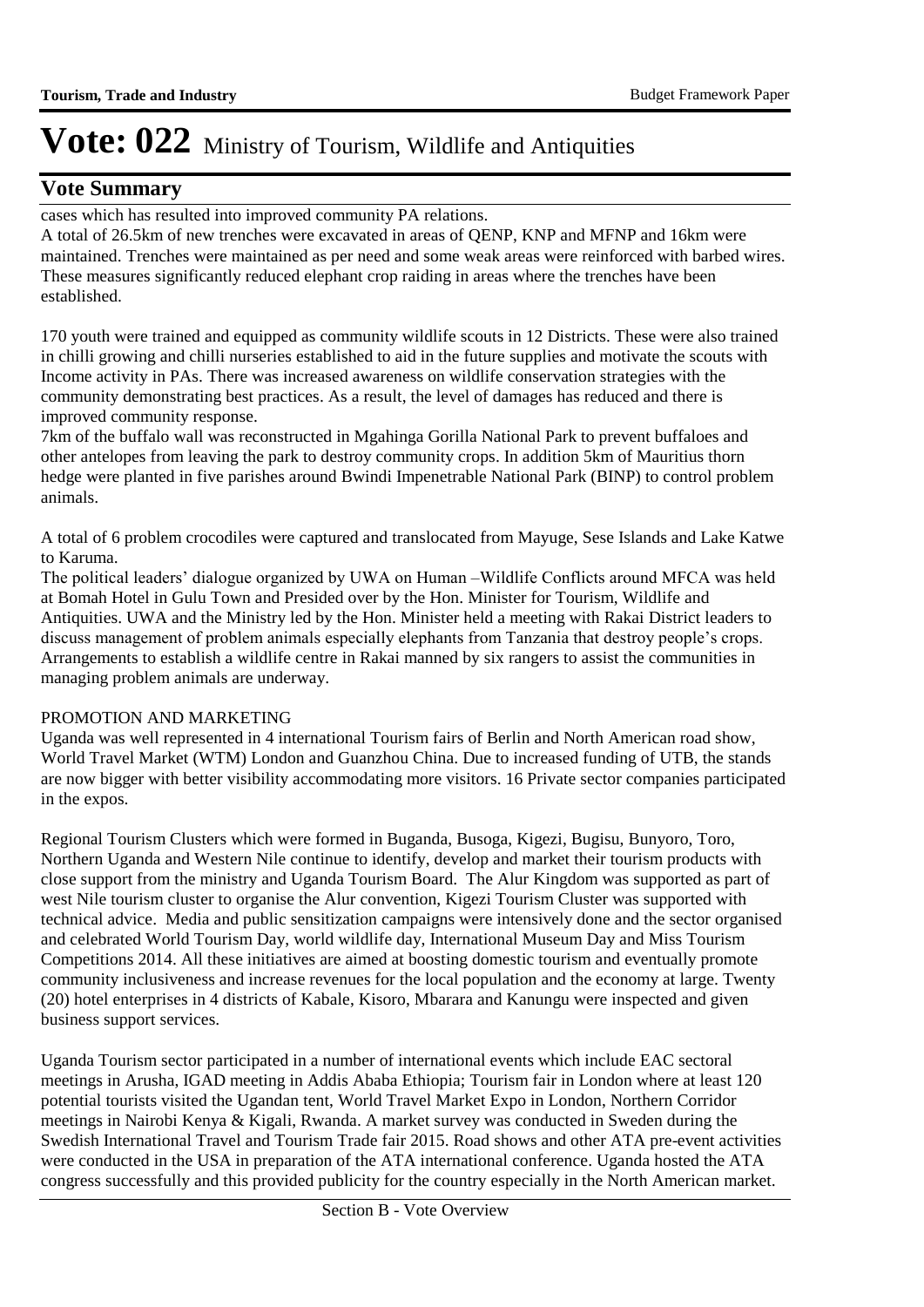### **Vote Summary**

Organised a Ugandan night in Rwanda to provide a platform for private sector players on both sides to exchange ideas at increasing visitor inflow in the partner states.

#### Tourism Infrastructure and product development

Bird watching is fully developed as a new product and a National bird watching day was celebrated in attendance of international birders. Other new products that were developed during the year include;. Hot air balloon in QENP and MFNP, Bicycle safaris in BINP and MENP, sport fishing and night game drives in LMNP .A concept for canopy walks in KNP is still under development

Under Tourism Infrastructure, the objective is to widen tourism products, improve tourist experience and tourism infrastructure for the tourists. Achievements for FY 2014/15 as of March 2015 include; the contract for the construction of Regional Museum in Soroti is yet to be awarded awaiting the approval of the Solicitor General; Namugongo martyrs shrine was given funds to construct a toilet facility as part of improving hygiene at the site. Site visits were undertaken in Fort Portal and Mayuge as part of carrying out feasibility Studies for the establishment of Satellite Wildlife Education Centres in Western and Eastern Uganda; 5 projects were developed and approved by the Development Committee of Ministry of Finance Planning and Economic Development (MFPED) for financing starting with FY 2015/16.

Public areas of the hotel at Hotel and Tourism Training Institute are under refurbishment and the refurbishment of the multipurpose hall at Uganda Wildlife Training Institute was also completed. UWA completed the construction of the new Mechanical workshop at Geremech Park headquarters, a flush toilet at Nagusokopire campsite, two roomed staff accommodation at Katurum gate and renovated Kanantaruk outpost within Kidepo valley conservation area.

14 Ranger outposts were constructed in various PAs; QENP 1, KCA 3, Mt. Elgon NP 1, BMCA 3, MFNP4 and Lake Mburo NP.

The construction of the multi-storied building at Kanjokya plot was started and the project is likely to be completed within 18 months.

UWA completed the renovation of 5 blocks in Mweya into self-contained tourist accommodation. This is going to address the shortage tourist accommodation in Queen Elizabeth National Park.

UWA currently has the smartcard system rolled out in five National parks. These include: Bwindi Impenetrable, Lake Mburo, Queen Elizabeth, Kibale and Murchison Falls National Park. These have fully functional and operating smartcard system with POIPOS Gates. This has improved on the revenue collection in PAs and the system has made it easier for the accountants to reconcile and analyse daily collections. During FY2015/2016, with financial aid from World Bank, UWA plans to roll out the system to the remaining five National parks.

UWA completed construction of staff accommodation of one block of 4 rooms in Katengyeto, one senior staff block, and extension of the water supply from the fishing village to Minekye proposed Lake Mburo National park headquarters was accomplished.

In Murchison falls national park over 300 km of access road and tourism tracks that were impassable have been graded to improve visitor access to the park and enhance visitor satisfaction while in the Park. UWA constructed a six unit ranger accommodation with kitchen, water harvesting system at WaisokeBugungu wildlife reserve. With funding from UCF, MFCA constructed a six unit ranger outpost at PunuRii. UWA completed construction of a six unit ranger staff accommodation

### CAPACITY BUILDING, ACCOMMODATION AND HOSPITALITY REGISTRATION AND COORDINATION

Two associations out of four were facilitated to train their members in tourism related issues; 2 museum training kits were loaned out to schools. These are lesson plans to guide the contents of the kits and design of contents; 275 artefacts were collected; 2 out 4 tourism studies were undertaken; 130 students got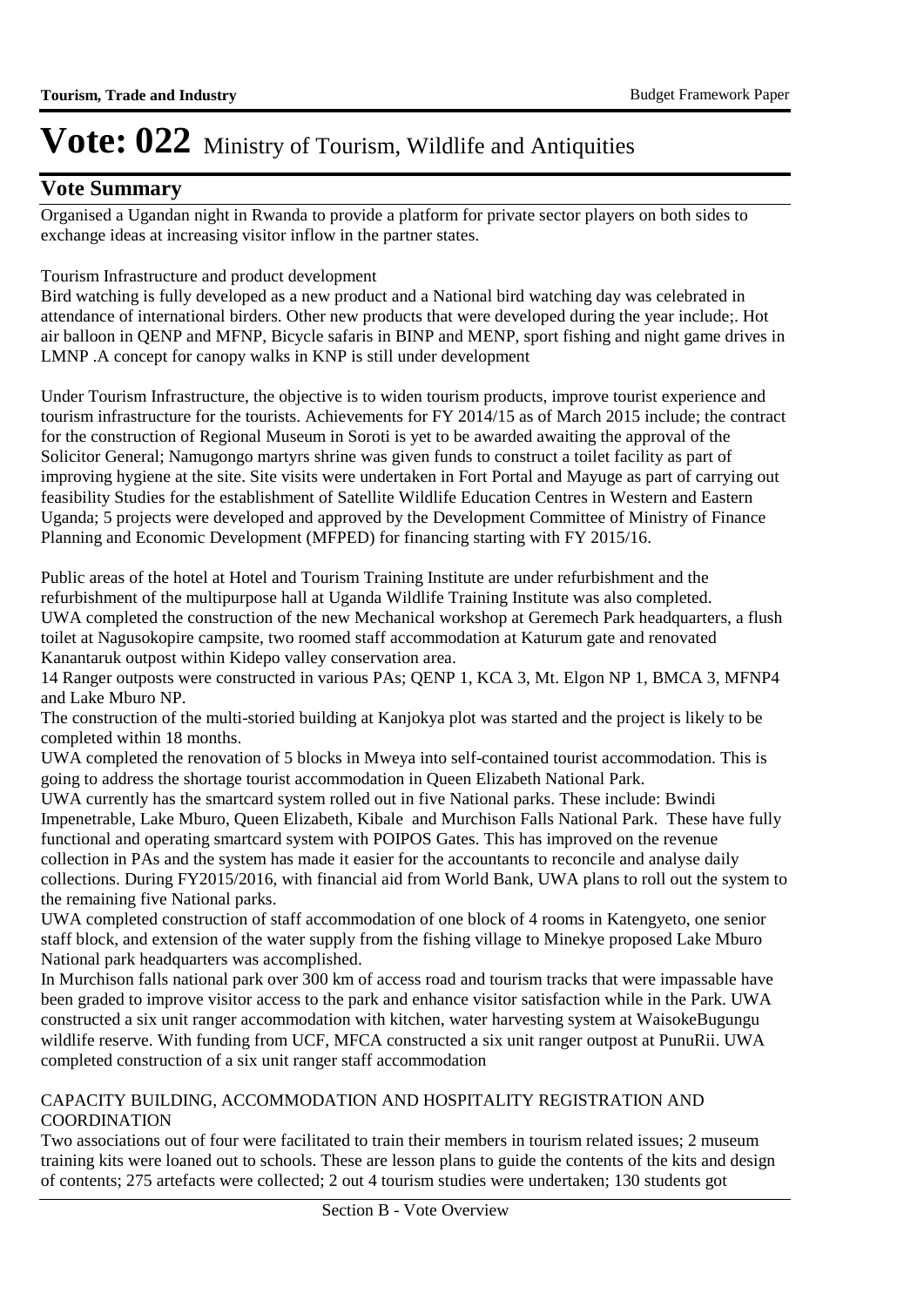### **Vote Summary**

enrolled at UWTI; 131 out of the planned 260 students were enrolled at HTTI. Three staff from HTTI were admitted to Oslo and Akershus University College of applied sciences for Master's Degree programme in Vocational Pedagony.

140 tourism enterprises (tour operators, tour guides and accommodation facilities) were sensitized on standards, grading, registration, inspection and classification around different divisions of Kampala, Jinja and Entebbe. After the sensitization, the exercises were carried out in these areas too. 300 tour guides were certified in skills assessment.

#### *Preliminary 2015/16 Performance*

#### POLICIES, REGULATIONS AND GOVERNANCE

Draft implementation plan for the Wildlife Policy 2014 developed; Draft Uganda Wildlife Bill 2015 submitted to Cabinet; Inspection reports of Queen Elizabeth NP, Kyambura WR and Kigezi WR, Rwenzori Mountains National Park, Kibale NP, Katonga WR, Semliki NP and Toro-Semliki WR, Inspection Report produced; Three tourism projects monitored in 5 regions; principles for the draft Heritage Bill developed and draft bill consulted on; Views from stakeholders gathered through the annual Tourism Wildlife and Heritage sector review held in September 2015.

The ministry together with UBOS, and MoIA are in discussions to decentralize migration data for availability of timely data.

#### TOURISM INVESTMENT, PROMOTION AND MARKETING

The ministry supported the organization of Miss Tourism 2015 events; The Ministry has supported regional clusters in identifying, developing and marketing their tourism products. Attended Tourism fairs organized by the clusters; World tourism day organized and celebrated in Lira District in September 2015;

 Uganda was represented in EAC sectoral meetings in Mombasa; Northern corridor integration project meetings attended; 10th Annual presentation forum on Tourism attended in New York; Participated in the UN exhibition, the UNAA trade expo in New york, United Nations world Tourism organization Medellin Columbia and Milan expo in Italy. Subscription to UNWTO and ATA paid;

UWEC Redesigned and produced 10,000 new brochures and 10,000 fliers for marketing and promotion purposes. Published UWEC's services and facilities in the following media houses; The Centenary Voice by the Scouts Association of Uganda, making 100 years of scouts. Kabojja and Mugwanya Primary school magazine Kiwa Mirembe catholic magazine The New Vision (featuring the Behind the Scene and Keeper for a day Program) The Daily Monitor featuring the medicinal garden and use of plants to prevent snake bites. Continued with weekly 3 minutes segment on Bukedde Television, Uganda Ekkula program

#### MUSEUMS SERVICES

Treatment of materials/ exhibits and maintenance of Kabale museums done; Excavations conducted to understand the history of Komuge; Cultural tourism and visitor management plan drafted; Initial consultations done on the Opening of boundaries at Ntuusi; Reconnaissance in Busia done;

#### CONSERVATION AND SUSTAINABLE UTILIZATION OF WILDLIFE RESOURCES

National Parks (NP) and Wildlife Reserves effectively managed.: Murchison falls NP, Queen Elizabeth NP, Kidepo Valley NP, Mgahinga NP, Bwindi NP, Lake Mburo NP, Mount Elgon NP, Kibale NP, Rwenzori NP, Semliki NP, Semliki WR, Ajai WR, East Madi WR, Kabwoya, Pian Upe, Matheniko Bokora, Katonga WR;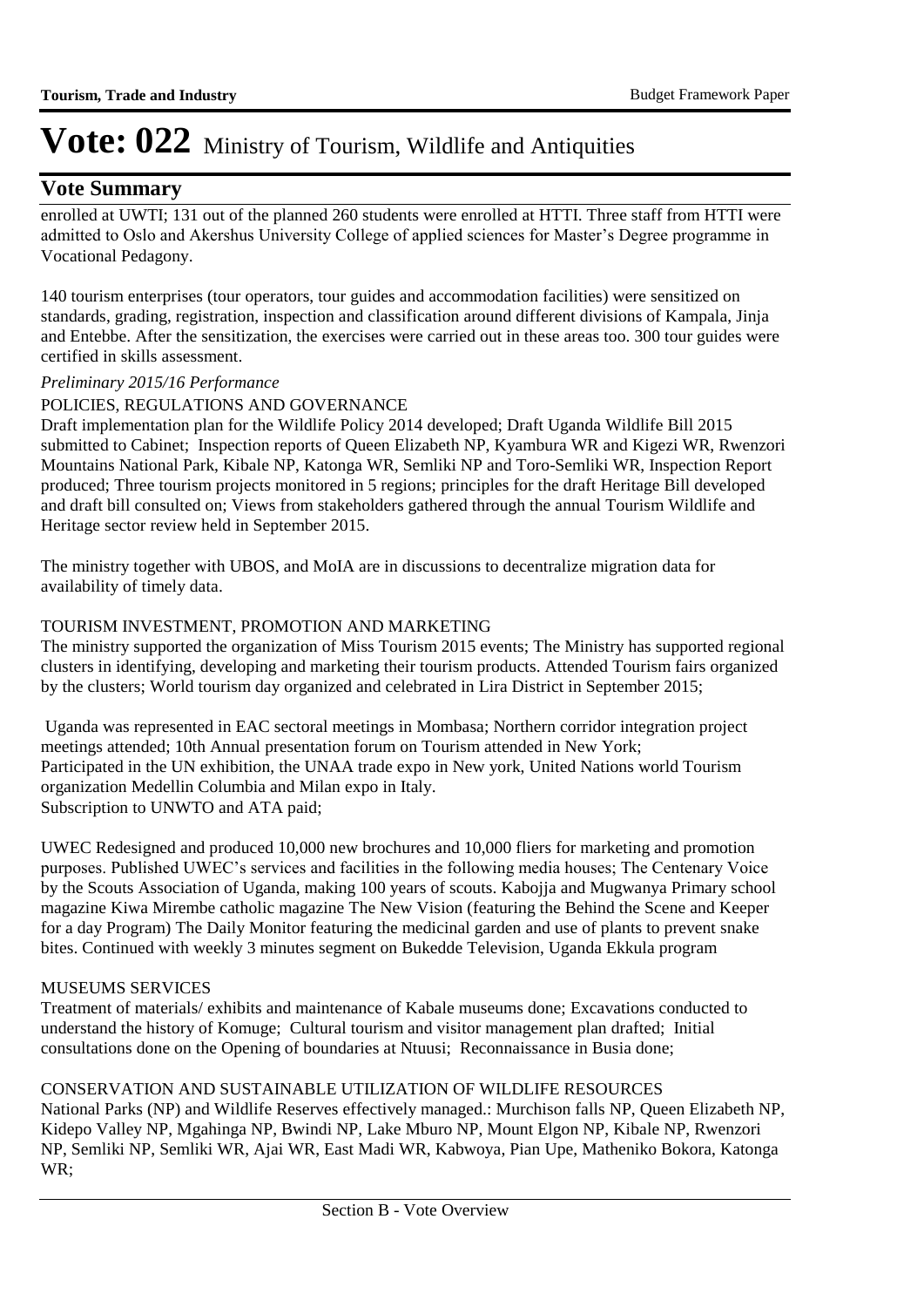### **Vote Summary**

Progressing on the construction works of the veterinary bio safety laboratory in Queen Elizabeth National park;

80% of construction of a modern gate at Kichumbanyobo gate completed; Staff accommodation in Matheniko Bokora Wildlife Reserve nearly complete; Queen Elizabeth National Park and Rwenzori Mountains National Park disbursed revenue sharing funds worthy shs.513,773,705 and shs.166,624,250 respectively;

The recruitment of 223 rangers to enhance field patrols to control illegal activities was flagged off with recruitment exercise of rangers at all the protected area levels. Other joiners were Accounts Clerks, Drivers and Administrative Assistants, Internal Auditors, M&E officers. The ranger recruits are undergoing military training in Murchison falls National Park.

Murchison falls National Park opened up the Honey moon truck which is about 24 kilometres from the Top of falls road to Rubongo road. This road existed in the 1960s but had degenerated. The road is rich in diversity of both animal and plant species and is being promoted as a game truck road. The objective of opening this road is to promote tourism in the southern sector of Murchison falls National Park.

UWEC housed a total of 248 captive animals of 61 different species of which 179 animals of 44 species are displayed for public viewing and 69 animals of 24 species including 9 unique species are confined to the hospital The animal stock head counts per section stands as follows: -Birds and Reptiles - 92 (19 species) - Primates - 36 (8 species) -Hoof stocks and carnivores –51 (17 species) -National Wildlife Hospital and Quarantine - 69 (24 species).

#### CAPACITY BUILDING, RESEARCH AND COORDINATION

Skills training of HTTI students enhanced through industrial training, placements of students to industry players, undertaking research in the hospitality field. HTTI Graduation organized and held; UWTI: In-service Trainings arranged, Field Training exercises conducted, Industrial Trainings facilitated, Paramilitary training provided.

A two- day stakeholder's meeting hosted by the Directorate;

#### TOURISM INFRASTRUCTURE AND PRODUCT DEVELOPMENT

Approximately 11 % of UWA's multi-storied Kanjokya Project completed;

An assessment report of the existing and required infrastructure at Mt. Rwenzori (trails, bridges, resting points, accommodation facilities and information centers) was completed;

Windows, doors, glasses fixed at Soroti museum; 60% of the targeted rehabilitation on Namugongo Martrys shrine done;

| <i>Vote, Vote Function</i><br><b>Key Output</b>                | <b>Approved Budget and</b><br><b>Planned outputs</b>                                             | 2015/16<br><b>Spending and Outputs</b><br><b>Achieved by End Sept</b>                        | 2016/17<br><b>Proposed Budget and</b><br><b>Planned Outputs</b> |  |  |  |  |  |
|----------------------------------------------------------------|--------------------------------------------------------------------------------------------------|----------------------------------------------------------------------------------------------|-----------------------------------------------------------------|--|--|--|--|--|
|                                                                | Vote: 022 Ministry of Tourism, Wildlife and Antiquities                                          |                                                                                              |                                                                 |  |  |  |  |  |
| Vote Function: 0603 Tourism, Wildlife conservation and Museums |                                                                                                  |                                                                                              |                                                                 |  |  |  |  |  |
| Output: 060301                                                 | Policies, strategies and monitoring services                                                     |                                                                                              |                                                                 |  |  |  |  |  |
| Description of Outputs:                                        | 4 Tourism projects monitored:<br>Technical support provided to<br>the private sector (6 of them) | Three tourism projects<br>monitored in 5 regions;                                            | <b>Historical and Monument Act</b><br>submitted to Cabinet;     |  |  |  |  |  |
|                                                                | Historical monument act<br>presented to Parliament;                                              | Wildlife Policy 2014: National<br>Report of Working Group on<br>development of the Strategy; | <b>Revised Wildlife Act published</b><br>and disseminated;      |  |  |  |  |  |

Section B - Vote Overview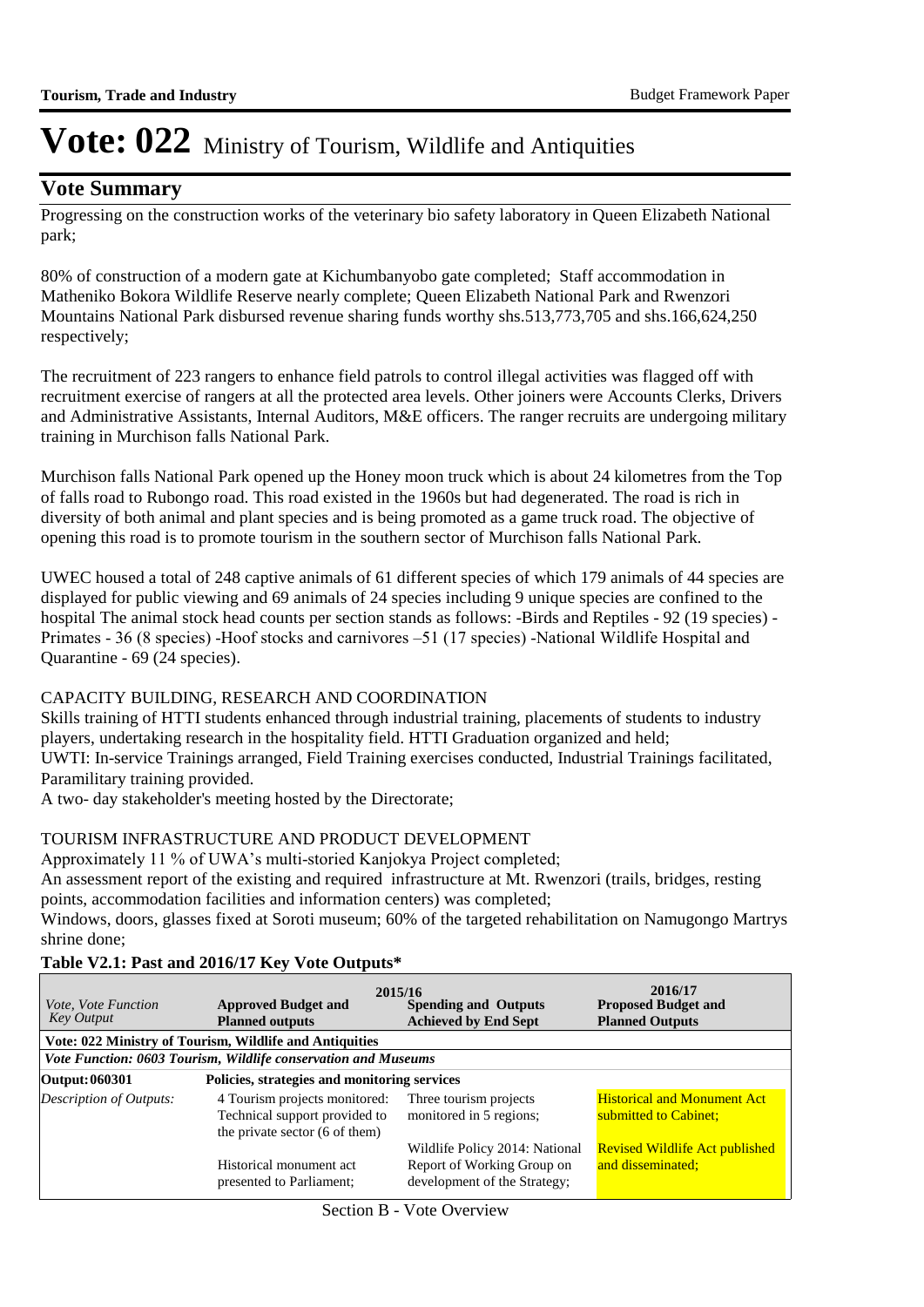### **Vote Summary**

| Vote, Vote Function<br><b>Key Output</b>                                                       | <b>Approved Budget and</b><br><b>Planned outputs</b>                                                                                                                                                                                                                                                                                                                                                                                                                                                                                                                                                                         | 2015/16<br><b>Spending and Outputs</b><br><b>Achieved by End Sept</b>                                                                                                                                                                                                                                                 | 2016/17<br><b>Proposed Budget and</b><br><b>Planned Outputs</b>                                                                                                                                                                                                                                                                                                                                                                                                                                                                                                                                                                                                                                                                                                                                                                                                                                                           |
|------------------------------------------------------------------------------------------------|------------------------------------------------------------------------------------------------------------------------------------------------------------------------------------------------------------------------------------------------------------------------------------------------------------------------------------------------------------------------------------------------------------------------------------------------------------------------------------------------------------------------------------------------------------------------------------------------------------------------------|-----------------------------------------------------------------------------------------------------------------------------------------------------------------------------------------------------------------------------------------------------------------------------------------------------------------------|---------------------------------------------------------------------------------------------------------------------------------------------------------------------------------------------------------------------------------------------------------------------------------------------------------------------------------------------------------------------------------------------------------------------------------------------------------------------------------------------------------------------------------------------------------------------------------------------------------------------------------------------------------------------------------------------------------------------------------------------------------------------------------------------------------------------------------------------------------------------------------------------------------------------------|
| Performance Indicators:                                                                        | Uganda Wildlife Bill 2014<br>gazetted and submitted to<br>Parliament; Implementation<br>Plan for the Uganda Wildlife<br>Policy 2014 developed;<br>National Strategy to combat<br>poaching and wildlife<br>trafficking; Uganda National<br>Strategy to address human<br>wildlife conflicts; Quarterly<br>inspections of Kidepo Valley,<br>Murchison Falls, Queen<br>Elizabeth, Kibale, Mt Elgon,<br>Bwindi and Mgahinga<br>Conservation Areas to oversee<br>Government Policy<br>implementation; Quaterly<br>inspection of wildlife userights<br>holders outside protected Areas<br>to ensure compliance with<br><b>CITES</b> | Printed copies of Uganda<br>Wildlife Bill 2015<br>Queen Elizabeth NP, Kyambura<br>WR and Kigezi WR, Kibale NP,<br>Katonga WR, Semliki NP,<br>Toro-Semliki WR, and<br>Rwenzori Mountains National<br>Park inspection Report<br>produced;<br>Consultations held on the final<br>draft Heritage bills and<br>principles; | <b>Reconstruction of Kasubi and</b><br>Wamala coordinated; Sector<br>represented at the UNESCO<br><b>WHL</b> conference: Cultural<br>Heritage sites in Uganda<br>promoted and packaged;<br><b>National Conservation Strategy</b><br>for Wildlife outside Protected<br>Areas developed;<br>8 ongoing and 4 potential<br>tourism projects monitored;<br><b>National Action Plan for the</b><br>Shoe Bill drawn;<br>National report of annual<br>wildlife conservation<br>stakeholder forum prepared;<br>Uganda's interests effectively<br>secured in global conservation<br>agenda;<br><b>World Migratory Bird Day</b><br><b>Celebrations organized;</b><br><b>World Wildlife Day</b><br><b>Celebrations organized;</b><br><b>Conservation Areas inspected to</b><br>oversee Government Policy<br>implementation;<br>Wildlife userights holders<br>outside protected Areas<br>inspected to ensure compliance<br>with CITES; |
| Status of revision of the                                                                      |                                                                                                                                                                                                                                                                                                                                                                                                                                                                                                                                                                                                                              |                                                                                                                                                                                                                                                                                                                       | <b>Disseminated</b>                                                                                                                                                                                                                                                                                                                                                                                                                                                                                                                                                                                                                                                                                                                                                                                                                                                                                                       |
| Uganda Wildlife Act<br>Number of strategies<br>developed to address wildlife<br>related issues | 3                                                                                                                                                                                                                                                                                                                                                                                                                                                                                                                                                                                                                            | $\mathbf{1}$                                                                                                                                                                                                                                                                                                          |                                                                                                                                                                                                                                                                                                                                                                                                                                                                                                                                                                                                                                                                                                                                                                                                                                                                                                                           |
| Number of national parks<br>inspected and monitored on<br>implementation of UWA<br>activities  | 7                                                                                                                                                                                                                                                                                                                                                                                                                                                                                                                                                                                                                            | 4                                                                                                                                                                                                                                                                                                                     |                                                                                                                                                                                                                                                                                                                                                                                                                                                                                                                                                                                                                                                                                                                                                                                                                                                                                                                           |
| Status of revision of the<br><b>Historical Monuments Act</b>                                   |                                                                                                                                                                                                                                                                                                                                                                                                                                                                                                                                                                                                                              |                                                                                                                                                                                                                                                                                                                       | <b>Submitted to Cabinet;</b>                                                                                                                                                                                                                                                                                                                                                                                                                                                                                                                                                                                                                                                                                                                                                                                                                                                                                              |
| Output Cost: UShs Bn:                                                                          | 0.921                                                                                                                                                                                                                                                                                                                                                                                                                                                                                                                                                                                                                        | $UShs Bn$ :<br>0.221                                                                                                                                                                                                                                                                                                  | <b>UShs Bn:</b><br>1.384                                                                                                                                                                                                                                                                                                                                                                                                                                                                                                                                                                                                                                                                                                                                                                                                                                                                                                  |
| Output: 060303                                                                                 | <b>Support to Tourism and Wildlife Associations</b>                                                                                                                                                                                                                                                                                                                                                                                                                                                                                                                                                                          |                                                                                                                                                                                                                                                                                                                       |                                                                                                                                                                                                                                                                                                                                                                                                                                                                                                                                                                                                                                                                                                                                                                                                                                                                                                                           |
| Description of Outputs:                                                                        | 8 Tourism clusters of Buganda,<br>Busoga, Kigezi, Bunyoro, West supported to develop and                                                                                                                                                                                                                                                                                                                                                                                                                                                                                                                                     | Three (3) Tourism clusters                                                                                                                                                                                                                                                                                            | 8 Wildlife Clubs activated in<br>Schools;                                                                                                                                                                                                                                                                                                                                                                                                                                                                                                                                                                                                                                                                                                                                                                                                                                                                                 |

Section B - Vote Overview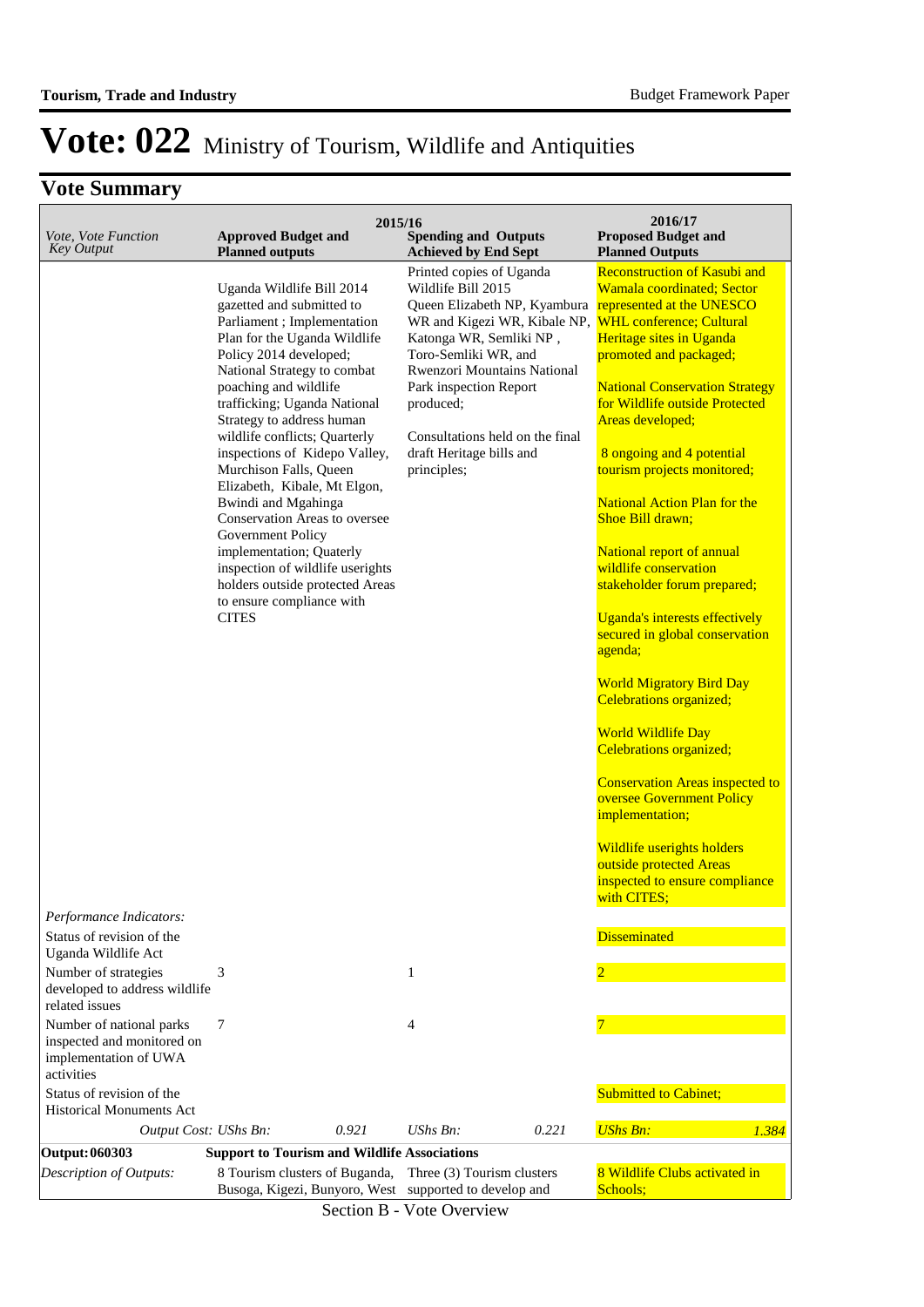|                                                                                                               | 2015/16                                                                                                                                                                                                                                                                                                                                                                                                                                                                                                                                                                                                           |                                                                                                                                                                                                                                                                                                                        | 2016/17                                                                                                                                                                                                                                                                                      |
|---------------------------------------------------------------------------------------------------------------|-------------------------------------------------------------------------------------------------------------------------------------------------------------------------------------------------------------------------------------------------------------------------------------------------------------------------------------------------------------------------------------------------------------------------------------------------------------------------------------------------------------------------------------------------------------------------------------------------------------------|------------------------------------------------------------------------------------------------------------------------------------------------------------------------------------------------------------------------------------------------------------------------------------------------------------------------|----------------------------------------------------------------------------------------------------------------------------------------------------------------------------------------------------------------------------------------------------------------------------------------------|
| Vote, Vote Function<br><b>Key Output</b>                                                                      | <b>Approved Budget and</b><br><b>Planned outputs</b>                                                                                                                                                                                                                                                                                                                                                                                                                                                                                                                                                              | <b>Spending and Outputs</b><br><b>Achieved by End Sept</b>                                                                                                                                                                                                                                                             | <b>Proposed Budget and</b><br><b>Planned Outputs</b>                                                                                                                                                                                                                                         |
| Performance Indicators:                                                                                       | Nile, Greater north, Tooro and<br>Eastern Tourism Forum<br>supported to develop and<br>promote their tourism products<br>through domestic events;<br>10 kits designed and loaned to<br>schools for their educational<br>purposes; Development of the<br>nomination dossier for Bigo<br>Bya Mugyenyi, Ntusi, Bwogero,<br>Mubende and Munsa<br>earthworks and facilitations for<br>Mentor for overseeing team;<br>Uganda's interests effectively<br>secured in global conservation<br>agenda in 5 international<br>meetings; World Migratory<br>Day Celebrations organised;<br>Model Wildlife breeding<br>programme | promote tourism. Attended<br>Tourism fairs organized by the<br>clusters;<br>Sector Participated in the<br><b>African Rhino Range States</b><br>meeting;<br><b>UNEP-AEWA Standing</b><br>Committee Meeting hosted and<br>report prepared;                                                                               | 50 Wildlife userights holders<br>trained in CITES<br>implementation and other trade;                                                                                                                                                                                                         |
| No. of Wildlife use rights<br>holders outside protected<br>areas inspected                                    | 12                                                                                                                                                                                                                                                                                                                                                                                                                                                                                                                                                                                                                | $\boldsymbol{0}$                                                                                                                                                                                                                                                                                                       | 12                                                                                                                                                                                                                                                                                           |
| No. of Wildlife Clubs of<br>Uganda (WCU) revived in<br>schools                                                | 15                                                                                                                                                                                                                                                                                                                                                                                                                                                                                                                                                                                                                | $\boldsymbol{0}$                                                                                                                                                                                                                                                                                                       | $\overline{8}$                                                                                                                                                                                                                                                                               |
| Output Cost: UShs Bn:                                                                                         | 0.360                                                                                                                                                                                                                                                                                                                                                                                                                                                                                                                                                                                                             | <b>UShs Bn:</b><br>0.090                                                                                                                                                                                                                                                                                               | <b>UShs Bn:</b><br>0.042                                                                                                                                                                                                                                                                     |
| <b>Output: 060304</b>                                                                                         | <b>Museums Services</b>                                                                                                                                                                                                                                                                                                                                                                                                                                                                                                                                                                                           |                                                                                                                                                                                                                                                                                                                        |                                                                                                                                                                                                                                                                                              |
| Description of Outputs:                                                                                       | <b>International Museum Day</b><br>celebrations held;<br>Conservation and preservation<br>of Artifacts; Prmotional and<br>Visibility of Museums; Natural<br>History and ethgraphical<br>artefacts preserved at Uganda<br>Museum; 18 huts at Uganda<br>Mueums Maintained; 10 storage management plan drafted;<br>boxes changed in the<br>archaeology store; Exhibition<br>materials for barlonyo installed; Reconnaissance in Busia done;<br>Preservation of 4 sites of<br>Mukongoro, Komuge, Kakoro<br>and Dolwe sites                                                                                            | Treatment and maintenance of<br>museums done;<br>Security ensured at the<br>museums;<br>Excavations conducted to<br>understand the history of<br>Komuge;<br>Cultural tourism and visitor<br>Initial consultations done on the Regional sites of Patiko,<br>opening of boundaries at Ntuusi; Wedelai, Nyero maintained; | <b>Nomination dossier for Bigo</b><br>Bya Mugyenyi, Ntusi, Bwogero<br>and Mubende: Titles for Bigo,<br>Ntuusi, Bwogero, Kasonko and<br>Mubende acquired;<br><b>International Museum Day</b><br>celebrations held;<br>Fortlugard, Kabale Museum,<br>Sorot and Moroto exhibitions<br>upgraded; |
| Performance Indicators:                                                                                       |                                                                                                                                                                                                                                                                                                                                                                                                                                                                                                                                                                                                                   |                                                                                                                                                                                                                                                                                                                        |                                                                                                                                                                                                                                                                                              |
| No. of artifacts collecetd<br>No. of kits designed and<br>loaned to schools for their<br>educational purposes | 200<br>10                                                                                                                                                                                                                                                                                                                                                                                                                                                                                                                                                                                                         | 0<br>$\boldsymbol{0}$                                                                                                                                                                                                                                                                                                  | $\overline{0}$                                                                                                                                                                                                                                                                               |
| No. of artifacts collected<br>Nomination dossier for Bigo Yes                                                 |                                                                                                                                                                                                                                                                                                                                                                                                                                                                                                                                                                                                                   | N <sub>o</sub>                                                                                                                                                                                                                                                                                                         | 50<br>N <sub>o</sub>                                                                                                                                                                                                                                                                         |
| Bya Mugyenyi, Ntusi,                                                                                          |                                                                                                                                                                                                                                                                                                                                                                                                                                                                                                                                                                                                                   |                                                                                                                                                                                                                                                                                                                        |                                                                                                                                                                                                                                                                                              |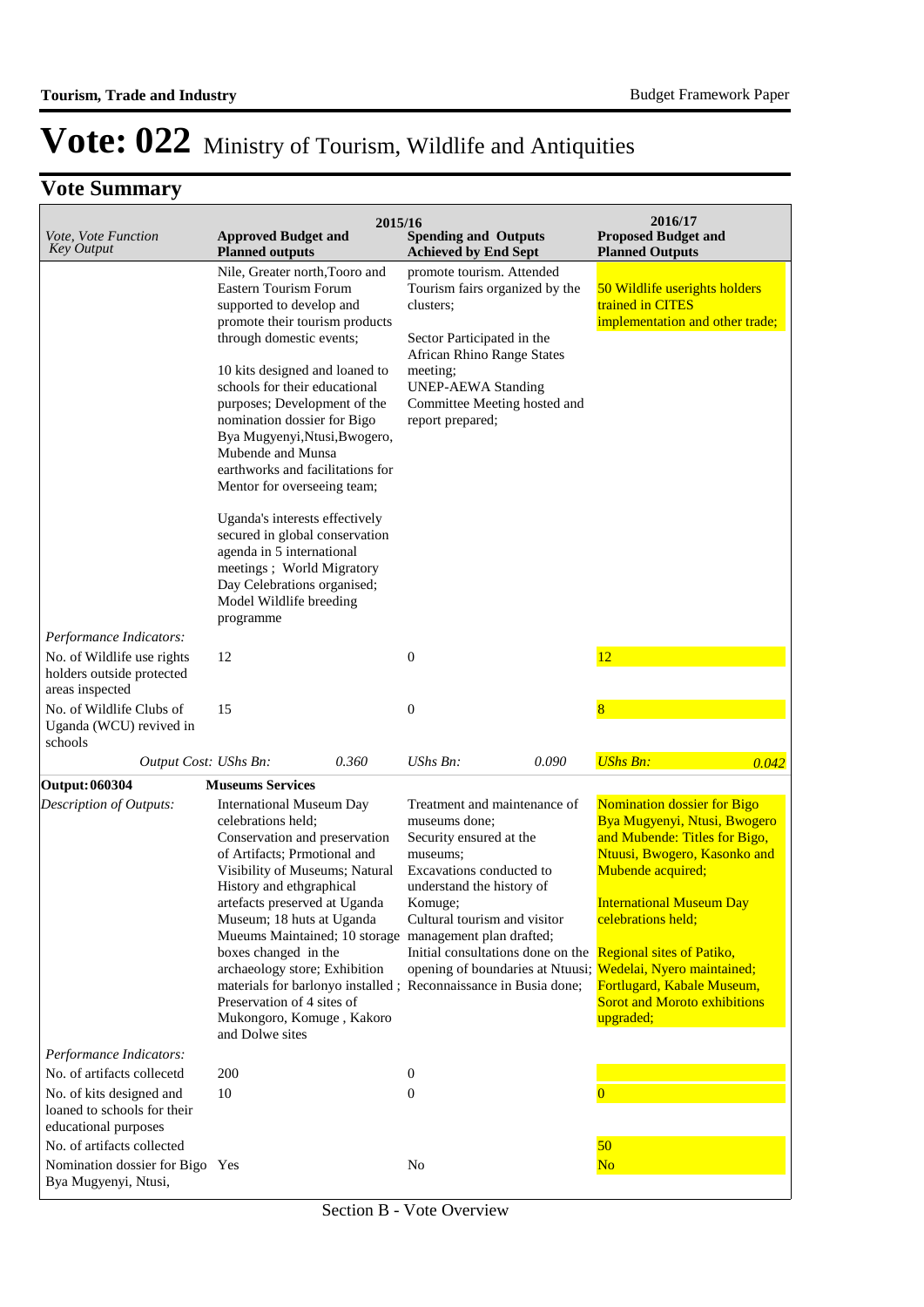| Vote, Vote Function<br><b>Key Output</b>         | <b>Approved Budget and</b><br><b>Planned outputs</b>                                                                                                                                                                                                                                                                                                                                                                                                                                                                                                                                                                               | 2015/16 | <b>Spending and Outputs</b><br><b>Achieved by End Sept</b>                                                                                                                                |                                                                                                                                          | 2016/17<br><b>Proposed Budget and</b><br><b>Planned Outputs</b>                                                                                                                                                                                                                                                                                                                                                                                                                                                                                                                                                                                                                                                                                                                                                                                                                                       |       |
|--------------------------------------------------|------------------------------------------------------------------------------------------------------------------------------------------------------------------------------------------------------------------------------------------------------------------------------------------------------------------------------------------------------------------------------------------------------------------------------------------------------------------------------------------------------------------------------------------------------------------------------------------------------------------------------------|---------|-------------------------------------------------------------------------------------------------------------------------------------------------------------------------------------------|------------------------------------------------------------------------------------------------------------------------------------------|-------------------------------------------------------------------------------------------------------------------------------------------------------------------------------------------------------------------------------------------------------------------------------------------------------------------------------------------------------------------------------------------------------------------------------------------------------------------------------------------------------------------------------------------------------------------------------------------------------------------------------------------------------------------------------------------------------------------------------------------------------------------------------------------------------------------------------------------------------------------------------------------------------|-------|
| <b>Bwogero</b> and Mubende<br>developed          |                                                                                                                                                                                                                                                                                                                                                                                                                                                                                                                                                                                                                                    |         |                                                                                                                                                                                           |                                                                                                                                          |                                                                                                                                                                                                                                                                                                                                                                                                                                                                                                                                                                                                                                                                                                                                                                                                                                                                                                       |       |
| Output Cost: UShs Bn:                            |                                                                                                                                                                                                                                                                                                                                                                                                                                                                                                                                                                                                                                    | 0.220   | <b>UShs Bn:</b>                                                                                                                                                                           | 0.043                                                                                                                                    | <b>UShs Bn:</b>                                                                                                                                                                                                                                                                                                                                                                                                                                                                                                                                                                                                                                                                                                                                                                                                                                                                                       | 0.382 |
| Output: 060305                                   | <b>Capacity Building, Research and Coordination</b>                                                                                                                                                                                                                                                                                                                                                                                                                                                                                                                                                                                |         |                                                                                                                                                                                           |                                                                                                                                          |                                                                                                                                                                                                                                                                                                                                                                                                                                                                                                                                                                                                                                                                                                                                                                                                                                                                                                       |       |
| Description of Outputs:                          | Implementation of the the<br>Tourism Sector Working Group                                                                                                                                                                                                                                                                                                                                                                                                                                                                                                                                                                          |         | A stakeholder's meeting held;<br>Held monthly meetings on<br>coordination of government<br>policies among departments;<br>Held sector coordination<br>meetings;                           |                                                                                                                                          | Research conducted on sector<br>issues;<br>Tourism sector coordinated;<br>The Tourism Sector Working<br>Group implemented;                                                                                                                                                                                                                                                                                                                                                                                                                                                                                                                                                                                                                                                                                                                                                                            |       |
| Performance Indicators:                          |                                                                                                                                                                                                                                                                                                                                                                                                                                                                                                                                                                                                                                    |         |                                                                                                                                                                                           |                                                                                                                                          |                                                                                                                                                                                                                                                                                                                                                                                                                                                                                                                                                                                                                                                                                                                                                                                                                                                                                                       |       |
| No. of tourism research<br>studies undertaken    | $\overline{4}$                                                                                                                                                                                                                                                                                                                                                                                                                                                                                                                                                                                                                     |         | 1                                                                                                                                                                                         |                                                                                                                                          | 4                                                                                                                                                                                                                                                                                                                                                                                                                                                                                                                                                                                                                                                                                                                                                                                                                                                                                                     |       |
| Output Cost: UShs Bn:                            |                                                                                                                                                                                                                                                                                                                                                                                                                                                                                                                                                                                                                                    | 0.087   | <b>UShs Bn:</b>                                                                                                                                                                           | 0.022                                                                                                                                    | <b>UShs Bn:</b>                                                                                                                                                                                                                                                                                                                                                                                                                                                                                                                                                                                                                                                                                                                                                                                                                                                                                       | 0.537 |
| <b>Output: 060306</b><br>Description of Outputs: | <b>Tourism Investment, Promotion and Marketing</b><br>Uganda Tourism sector                                                                                                                                                                                                                                                                                                                                                                                                                                                                                                                                                        |         | Northern corridor integration                                                                                                                                                             |                                                                                                                                          | Tourism training institutes                                                                                                                                                                                                                                                                                                                                                                                                                                                                                                                                                                                                                                                                                                                                                                                                                                                                           |       |
|                                                  | represented at EAC sectoral<br>meetings in Arusha<br>Uganda Tourism sector<br>represented at UNWTo<br>Commission for Africa; Attend<br>4 major International tourism<br>trade fairs in Spain, Berlin,<br>South Africa, Kenya and<br>London; Domestic tourism<br>promotion; Media and public<br>sensitization compaigns; Annual<br>subscription for UNWTO and<br>ATA paid; Implementation of<br>Joint Permanent Commission<br>between Uganda and S. Africa,<br>Burundi, Turkey, Kenya; Attend<br>Northern Corridor meetings in<br>Kigali and Nairobi;<br>World Tourism Day organised<br>Miss Tourism 2015<br>Competitions organised |         | project meetings attended;<br>on Tourism attended in New<br>York;<br>in Mombasa;<br>Subscription to UNWTO and<br>ATA paid;<br>World tourism day organized<br>of Miss Tourism 2015 events; | 10th Annual presentation forum<br>EAC sectoral meetings attended<br>and celebrated in Lira District;<br>Participated in the organization | supported: Tourism training<br>institutes documented;<br><b>Trade Agreements secured:</b><br>Uganda represented in 5<br>international tourism fairs in<br>Spain, Berlin, Indaba,<br><b>Gothenburg and London</b><br>Destination visibility in key<br>source markets enhanced;<br>Tourism clusters of Buganda,<br>Busoga, Lango, West Nile,<br>Acholi, Kigezi, Bunyoro,<br><b>GANTONE, Rwenzori, Eastern</b><br><b>Tourism Forum, Eastern</b><br><b>Tourism Enterprenuers, Ssese</b><br>Islands supported to develop<br>and promote their tourism<br>products through domestic<br>events:<br><b>World Tourism Day celebrated;</b><br><b>Familiarization tours for</b><br><b>MTWA</b> staff conducted;<br><b>Miss Tourism 2016</b><br><b>Competitions supported;</b><br><b>Uganda Tourism sector</b><br>represented at EAC sectoral<br>meetings in Arusha and<br>northern corridor cluster<br>meetings; |       |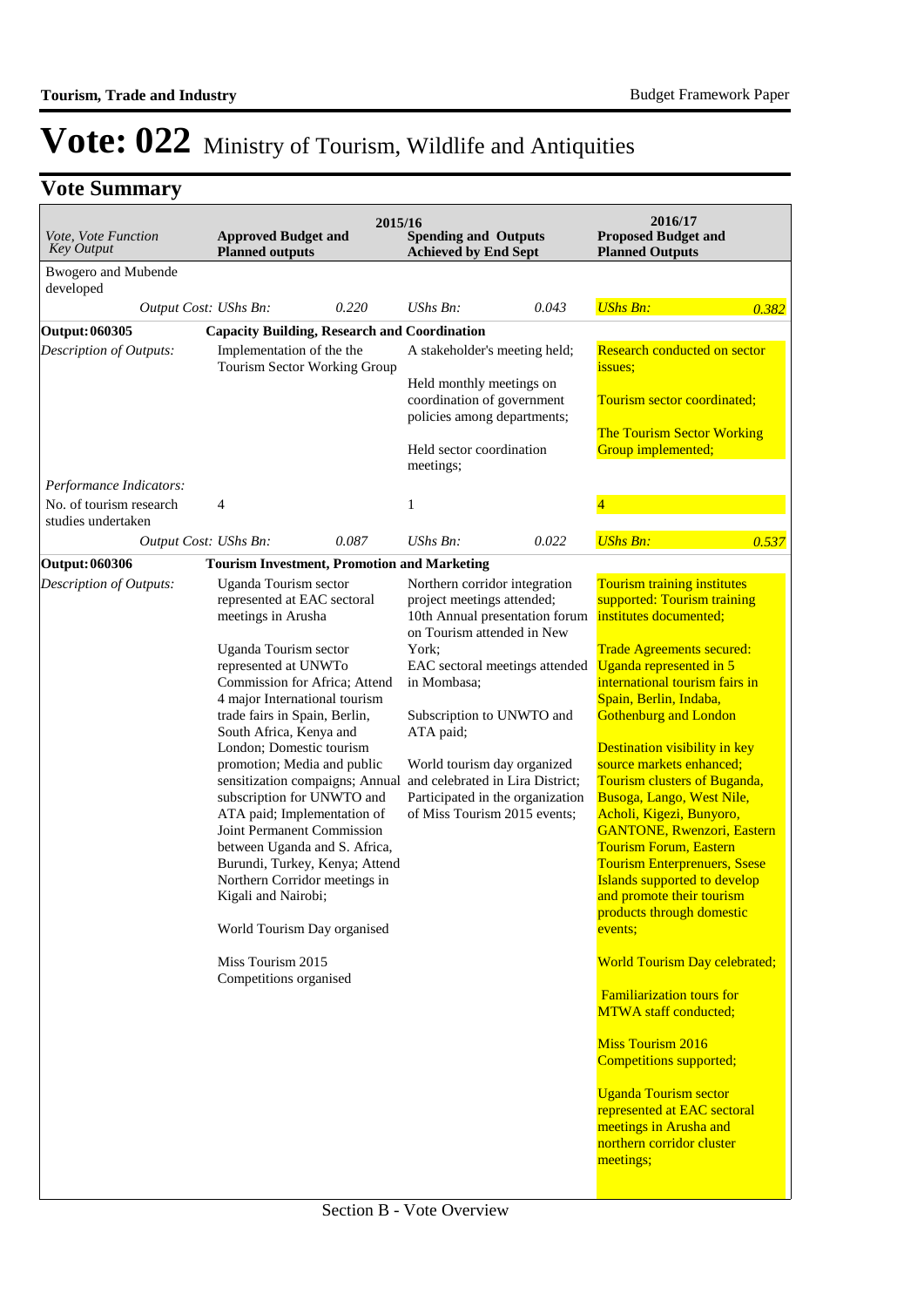| Vote, Vote Function<br><b>Key Output</b>                            | <b>Approved Budget and</b><br><b>Planned outputs</b>                                                                                                           | 2015/16 | <b>Spending and Outputs</b><br><b>Achieved by End Sept</b>                                                                                           |       | 2016/17<br><b>Proposed Budget and</b><br><b>Planned Outputs</b>                                                                                                                                                                                                                                                                                                                        |        |
|---------------------------------------------------------------------|----------------------------------------------------------------------------------------------------------------------------------------------------------------|---------|------------------------------------------------------------------------------------------------------------------------------------------------------|-------|----------------------------------------------------------------------------------------------------------------------------------------------------------------------------------------------------------------------------------------------------------------------------------------------------------------------------------------------------------------------------------------|--------|
|                                                                     |                                                                                                                                                                |         |                                                                                                                                                      |       | Uganda represented in UNWTO<br>meetings;                                                                                                                                                                                                                                                                                                                                               |        |
|                                                                     |                                                                                                                                                                |         |                                                                                                                                                      |       | <b>Uganda represented at ATA</b><br>meetings;                                                                                                                                                                                                                                                                                                                                          |        |
|                                                                     |                                                                                                                                                                |         |                                                                                                                                                      |       | Bilateral meetings attended in<br><b>Egypt, Turkey and S.Africa;</b>                                                                                                                                                                                                                                                                                                                   |        |
| Performance Indicators:                                             |                                                                                                                                                                |         |                                                                                                                                                      |       |                                                                                                                                                                                                                                                                                                                                                                                        |        |
| Number of Tourism cluster<br>supported to exhibit their<br>products | 8                                                                                                                                                              |         | 3                                                                                                                                                    |       | $\overline{9}$                                                                                                                                                                                                                                                                                                                                                                         |        |
| Number of international<br>Tourism fairs attended                   | 4                                                                                                                                                              |         | $\mathbf{1}$                                                                                                                                         |       | 5                                                                                                                                                                                                                                                                                                                                                                                      |        |
| No. of Tourism regional and 9<br>international meetings<br>attended |                                                                                                                                                                |         | 3                                                                                                                                                    |       | 10                                                                                                                                                                                                                                                                                                                                                                                     |        |
| Output Cost: UShs Bn:                                               |                                                                                                                                                                | 0.544   | $UShs Bn$ :                                                                                                                                          | 0.136 | <b>UShs Bn:</b>                                                                                                                                                                                                                                                                                                                                                                        | 0.579  |
| Output: 060351                                                      | Management of National Parks and Game Reserves(UWA)                                                                                                            |         |                                                                                                                                                      |       |                                                                                                                                                                                                                                                                                                                                                                                        |        |
| Description of Outputs:<br>Performance Indicators:                  | N/A                                                                                                                                                            |         | National Parks and Game<br>Reserves(UWA) effectively<br>managed;<br>All National parks received a<br>total of 79,702 visitors over the<br>Q1 period; |       | <b>National Parks (NP) and</b><br><b>Wildlife Reserves effectively</b><br>managed.<br>These include; Murchison falls<br>NP, Queen Elizabeth NP,<br><b>Kidepo Valley</b><br>NP, Mgahinga NP, Bwindi NP,<br>Lake Mburo NP, Mount Elgon<br>NP, Kibale NP, Rwenzori NP,<br>Semliki NP, Semliki WR, Ajai<br>WR, East Madi WR, Kabwoya,<br>Pian Upe, Matheniko Bokora,<br><b>Katonga WR;</b> |        |
| Amount of revenue shared                                            |                                                                                                                                                                |         |                                                                                                                                                      |       | 3                                                                                                                                                                                                                                                                                                                                                                                      |        |
| with the communities<br>neighbouring protected areas<br>(Shs. Bn)   |                                                                                                                                                                |         |                                                                                                                                                      |       |                                                                                                                                                                                                                                                                                                                                                                                        |        |
| Output Cost: UShs Bn:                                               |                                                                                                                                                                | 60.856  | <b>UShs Bn:</b>                                                                                                                                      | 0.000 | <b>UShs Bn:</b>                                                                                                                                                                                                                                                                                                                                                                        | 49.945 |
| <b>Output: 060352</b>                                               | <b>Wildlife Conservation and Education Services(UWEC)</b>                                                                                                      |         |                                                                                                                                                      |       |                                                                                                                                                                                                                                                                                                                                                                                        |        |
| Description of Outputs:                                             | Wage subvention to UWEC;<br>Settlement of international<br>obligations to CMS, AEWA<br>and CITES; 150 Wildllife Cubs<br>revived in the 5 Regions of<br>Uganda; |         | Wage subvention to UWEC;                                                                                                                             |       | <b>UWEC</b> supported;<br>Increased number of visitors to<br>UWEC;                                                                                                                                                                                                                                                                                                                     |        |
| Performance Indicators:                                             |                                                                                                                                                                |         |                                                                                                                                                      |       |                                                                                                                                                                                                                                                                                                                                                                                        |        |
| No. of visitors entering<br><b>UWEC</b>                             | 280,000                                                                                                                                                        |         | 133366                                                                                                                                               |       | 300000                                                                                                                                                                                                                                                                                                                                                                                 |        |
| Output Cost: UShs Bn:                                               |                                                                                                                                                                | 10.497  | UShs Bn:                                                                                                                                             | 4.537 | <b>UShs Bn:</b>                                                                                                                                                                                                                                                                                                                                                                        | 3.200  |
| Output: 060353                                                      | <b>Support to Uganda Wildlife Training Institute</b>                                                                                                           |         |                                                                                                                                                      |       |                                                                                                                                                                                                                                                                                                                                                                                        |        |
| Description of Outputs:                                             | Wage subvention to UWTI:<br>Industrial training of students                                                                                                    |         | Industrial training of students                                                                                                                      |       | Wage subvention to UWTI paid: 150 students enrolled; Industrial<br>training of students carried out;                                                                                                                                                                                                                                                                                   |        |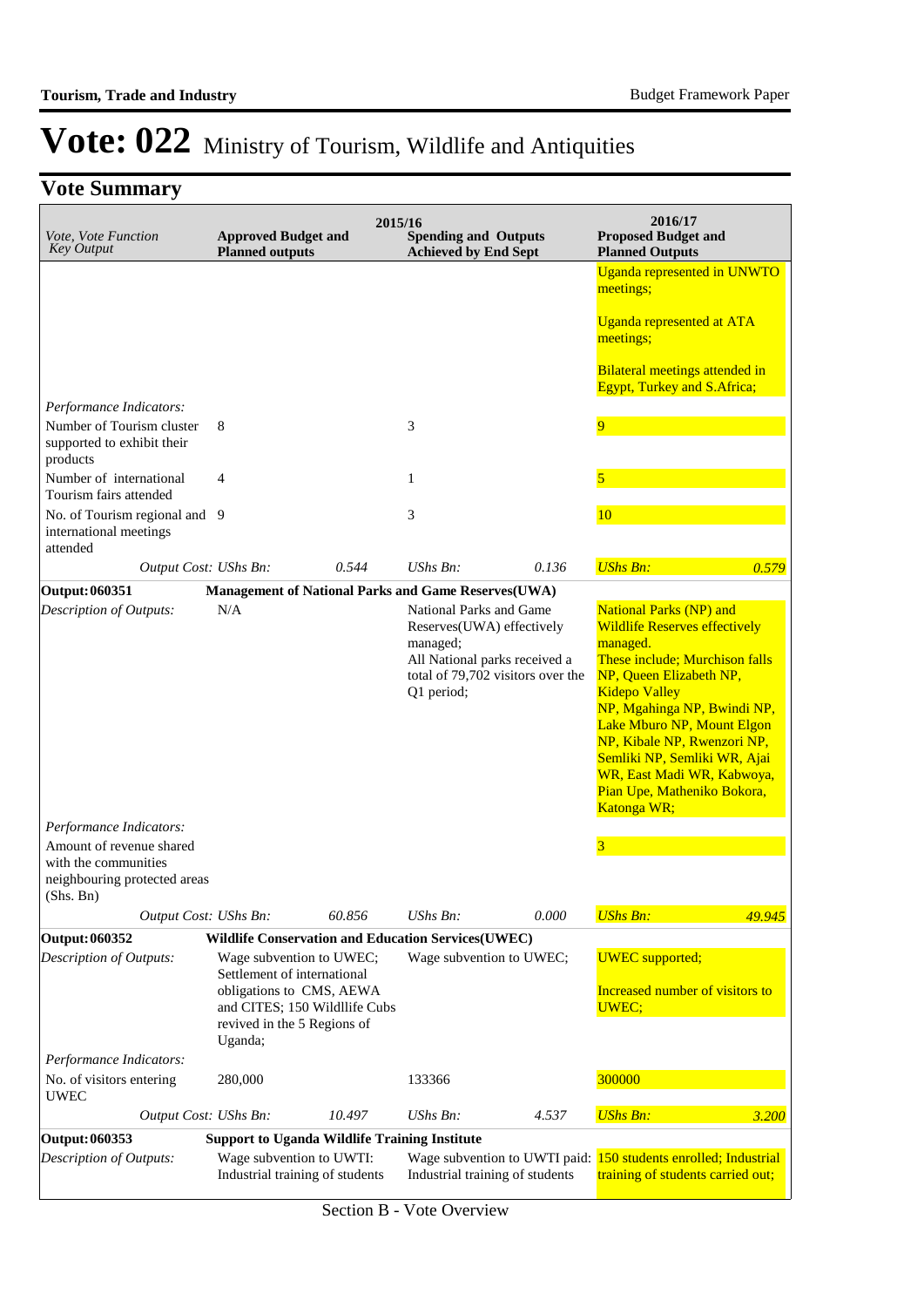| Vote, Vote Function<br><b>Key Output</b>                                                                                                                                                                                                  | 2015/16<br><b>Approved Budget and</b><br><b>Planned outputs</b>                                                                                         | <b>Spending and Outputs</b><br><b>Achieved by End Sept</b>                                                                                                | 2016/17<br><b>Proposed Budget and</b><br><b>Planned Outputs</b>                                                                                                                                                                                                                                      |
|-------------------------------------------------------------------------------------------------------------------------------------------------------------------------------------------------------------------------------------------|---------------------------------------------------------------------------------------------------------------------------------------------------------|-----------------------------------------------------------------------------------------------------------------------------------------------------------|------------------------------------------------------------------------------------------------------------------------------------------------------------------------------------------------------------------------------------------------------------------------------------------------------|
|                                                                                                                                                                                                                                           | carried out; Day to day<br>operations at UWTI supported                                                                                                 | carried out:<br>Day to day operations at UWTI                                                                                                             | Day to day operations at<br><b>UWTI</b> supported                                                                                                                                                                                                                                                    |
|                                                                                                                                                                                                                                           | Staff emoluments paid, Students supported: Staff emoluments<br>Feeding purchased,                                                                       | paid,                                                                                                                                                     | <b>Staff emoluments paid, Students</b><br>Feeding purchased,                                                                                                                                                                                                                                         |
|                                                                                                                                                                                                                                           | Administration costs paid, In-                                                                                                                          | Students fed, Administration                                                                                                                              | Administration costs paid, In-                                                                                                                                                                                                                                                                       |
|                                                                                                                                                                                                                                           | service Trainings arranged,<br>Training materials purchase,<br>Library, Property and utility<br>costs paid, Transport costs<br>provided, Field Training | costs paid; Transport provided;<br>In-service Trainings arranged,<br>Training materials purchase;<br>Library, Property and utility<br>costs paid;         | service Trainings arranged,<br>Training materials purchase,<br>Library, Property and utility<br>costs paid, Transport costs<br>provided, Field Training                                                                                                                                              |
|                                                                                                                                                                                                                                           | exercises, Industrial Trainings<br>paid, Paramilitary training<br>conducted, Examination                                                                | Field Training exercises<br>conducted,<br>Industrial Trainings facilitated,                                                                               | exercises, Industrial Trainings<br>paid, Paramilitary training<br>conducted, Examination                                                                                                                                                                                                             |
|                                                                                                                                                                                                                                           | prepared, Stakeholders<br>workshops attended, Extra                                                                                                     | Paramilitary training provided;                                                                                                                           | prepared, Stakeholders<br>workshops attended, Extra                                                                                                                                                                                                                                                  |
|                                                                                                                                                                                                                                           | Curricular activities, HIV/AIDS<br>awareness done;                                                                                                      |                                                                                                                                                           | Curricular activities, HIV/AIDS<br>awareness done;                                                                                                                                                                                                                                                   |
| Performance Indicators:                                                                                                                                                                                                                   |                                                                                                                                                         |                                                                                                                                                           |                                                                                                                                                                                                                                                                                                      |
| No. of students enrolling at<br><b>UWTI</b>                                                                                                                                                                                               | 150                                                                                                                                                     | 136                                                                                                                                                       | 150                                                                                                                                                                                                                                                                                                  |
| Output Cost: UShs Bn:                                                                                                                                                                                                                     | 1.445                                                                                                                                                   | $UShs Bn$ :<br>0.159                                                                                                                                      | <b>UShs Bn:</b><br>1.592                                                                                                                                                                                                                                                                             |
| Output: 060354                                                                                                                                                                                                                            | <b>Tourism and Hotel Training (HTTI)</b>                                                                                                                |                                                                                                                                                           |                                                                                                                                                                                                                                                                                                      |
| Description of Outputs:<br>Wage subvention to HTTI;<br>Skills training of HTTI students<br>enhanced through industrial<br>training, placements of students<br>to industrial prayers,<br>undertaking research in the<br>hospitality field. |                                                                                                                                                         | Wage subvention to HTTI;<br>Skills training of HTTI students<br>enhanced through industrial<br>training, placements of students<br>to industrial prayers; | 200 students enrolled at HTTI;<br><b>Operations of HTTI supported;</b><br>Wage subvention to HTTI paid;<br><b>Skills training of HTTI students</b><br>enhanced through industrial<br>training, placements of students<br>to industrial players,<br>undertaking research in the<br>hospitality field; |
| Performance Indicators:                                                                                                                                                                                                                   | Contribution to ATA made                                                                                                                                |                                                                                                                                                           |                                                                                                                                                                                                                                                                                                      |
| Number of students enrolling 270<br>at HTTI                                                                                                                                                                                               |                                                                                                                                                         | 135                                                                                                                                                       | 200                                                                                                                                                                                                                                                                                                  |
| Output Cost: UShs Bn:                                                                                                                                                                                                                     | 2.902                                                                                                                                                   | UShs Bn:<br>0.502                                                                                                                                         | <b>UShs Bn:</b><br>2.440                                                                                                                                                                                                                                                                             |
| <b>Output: 060382</b>                                                                                                                                                                                                                     | <b>Tourism Infrastructure and Construction</b>                                                                                                          |                                                                                                                                                           |                                                                                                                                                                                                                                                                                                      |
| Description of Outputs:                                                                                                                                                                                                                   | N/A                                                                                                                                                     | Source of the Nile: Key                                                                                                                                   | The Rwenzoris: 10 boardwalks                                                                                                                                                                                                                                                                         |
|                                                                                                                                                                                                                                           |                                                                                                                                                         | stakeholders consulted;<br>Historical and cultural resources                                                                                              | installed; 5 resting points<br>constructed; 2 bridges                                                                                                                                                                                                                                                |
|                                                                                                                                                                                                                                           |                                                                                                                                                         | documented; Updated the                                                                                                                                   | constructed;                                                                                                                                                                                                                                                                                         |
|                                                                                                                                                                                                                                           |                                                                                                                                                         | feasibility study report of the                                                                                                                           | Feasibility studies for the                                                                                                                                                                                                                                                                          |
|                                                                                                                                                                                                                                           |                                                                                                                                                         | SON; Visitor satisfaction survey                                                                                                                          | Source of the Nile;                                                                                                                                                                                                                                                                                  |
|                                                                                                                                                                                                                                           |                                                                                                                                                         | conducted;                                                                                                                                                | Soroti museum fenced; Soroti                                                                                                                                                                                                                                                                         |
|                                                                                                                                                                                                                                           |                                                                                                                                                         | Mt. Rwenzori Tourism                                                                                                                                      | museum compound landscaped;<br>Exhibition materials, display                                                                                                                                                                                                                                         |
|                                                                                                                                                                                                                                           |                                                                                                                                                         | <b>Infrastructure Development</b>                                                                                                                         | exhibits mounted at Soroti                                                                                                                                                                                                                                                                           |
|                                                                                                                                                                                                                                           |                                                                                                                                                         | Project: Assessment of the                                                                                                                                | museum; Soroti museum                                                                                                                                                                                                                                                                                |
|                                                                                                                                                                                                                                           |                                                                                                                                                         | existing Mt. Rwenzori                                                                                                                                     | launched;                                                                                                                                                                                                                                                                                            |
|                                                                                                                                                                                                                                           |                                                                                                                                                         | infrastructure (trails, bridges,<br>resting points, accommodation                                                                                         | <b>Fort Portal Heritage Trail</b><br>developed: Land title for land in                                                                                                                                                                                                                               |
|                                                                                                                                                                                                                                           |                                                                                                                                                         | facilities and information                                                                                                                                | Fortpotal town council                                                                                                                                                                                                                                                                               |
|                                                                                                                                                                                                                                           |                                                                                                                                                         | centers) carried out;                                                                                                                                     | acquired; Land for the heritage                                                                                                                                                                                                                                                                      |
|                                                                                                                                                                                                                                           |                                                                                                                                                         |                                                                                                                                                           | centre surveyed and border<br>mark trees planted;                                                                                                                                                                                                                                                    |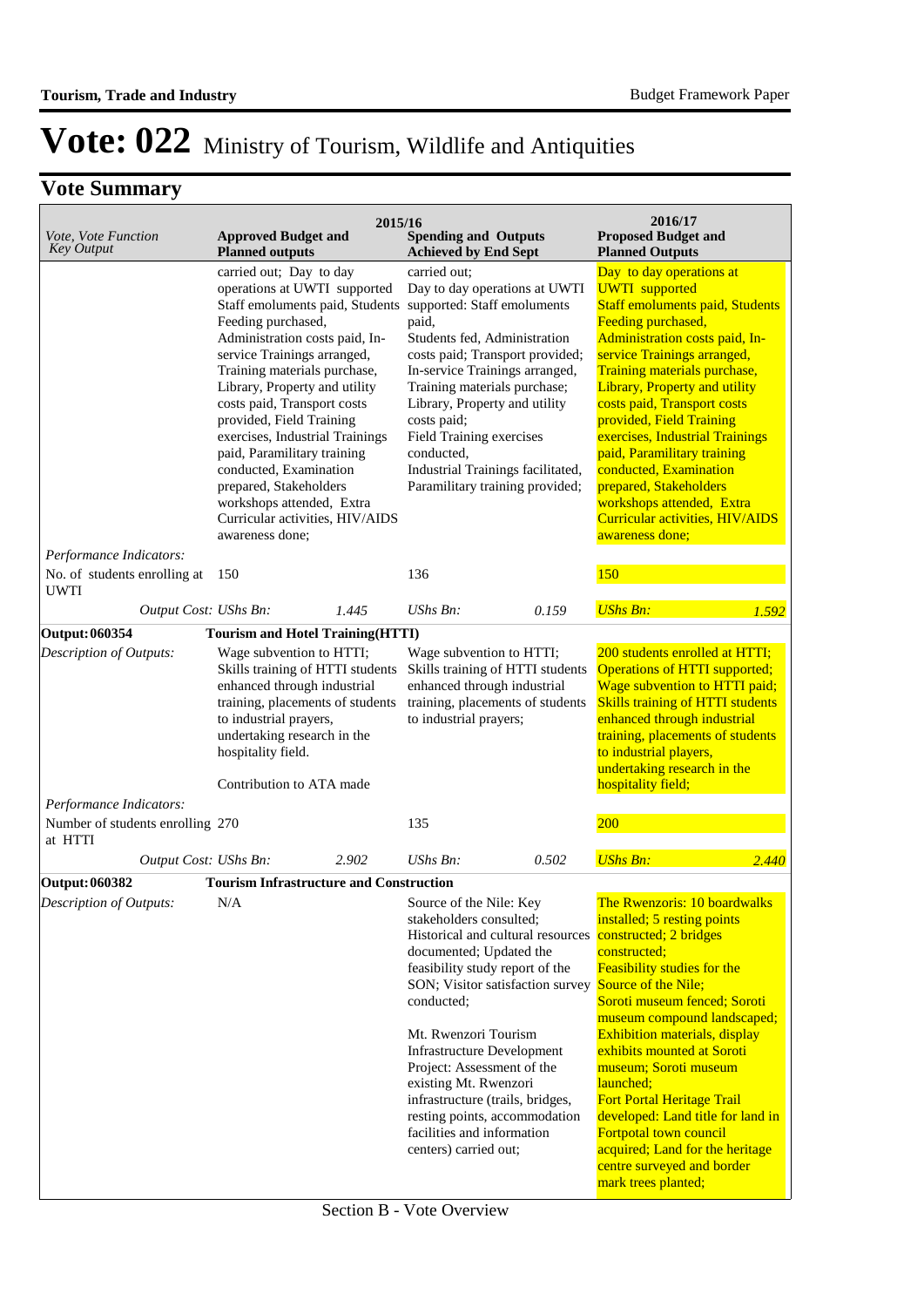### **Vote Summary**

| Vote, Vote Function<br><b>Key Output</b>                                    | <b>Approved Budget and</b><br><b>Planned outputs</b> | 2015/16 | <b>Spending and Outputs</b><br><b>Achieved by End Sept</b> |       | 2016/17<br><b>Proposed Budget and</b><br><b>Planned Outputs</b>                                                                                                                                                                                                                                                                                                                          |        |
|-----------------------------------------------------------------------------|------------------------------------------------------|---------|------------------------------------------------------------|-------|------------------------------------------------------------------------------------------------------------------------------------------------------------------------------------------------------------------------------------------------------------------------------------------------------------------------------------------------------------------------------------------|--------|
|                                                                             |                                                      |         |                                                            |       | 6 Rock arts sites in eastern<br>protected with buffer zones;<br><b>Nyero interpretation completed</b><br>and launched:<br><b>Regional sites and museums</b><br>developed: Designs and BOQs<br>for Arua Museum centre<br>prepared; Mugaba Palace<br>fenced:<br><b>Barlonyo Memorial site</b><br>upgraded: Graves, monument<br>and resource centre repaired;<br>Kabale Museum refurbished; |        |
| Performance Indicators:                                                     |                                                      |         |                                                            |       |                                                                                                                                                                                                                                                                                                                                                                                          |        |
| Feasibility study for the<br>tourism infrastructure on MT<br>Rwenzori done  | Yes                                                  |         | N <sub>0</sub>                                             |       |                                                                                                                                                                                                                                                                                                                                                                                          |        |
| Feasibility study for the<br>source of the Nile<br>Development project done | Yes                                                  |         | N <sub>0</sub>                                             |       | <b>Yes</b>                                                                                                                                                                                                                                                                                                                                                                               |        |
| <b>Status of soroti Museum</b><br>construction                              |                                                      |         |                                                            |       | Launched                                                                                                                                                                                                                                                                                                                                                                                 |        |
| Output Cost: UShs Bn:                                                       |                                                      | 1.981   | $UShs Bn$ :                                                | 0.553 | <b>UShs Bn:</b>                                                                                                                                                                                                                                                                                                                                                                          | 2.679  |
| <b>Vote Function Cost</b>                                                   | <b>UShs Bn:</b>                                      |         | 79.811 UShs Bn:                                            |       | 6.263 UShs Bn:                                                                                                                                                                                                                                                                                                                                                                           | 62.781 |
| Vote Function: 0649 Policy, Planning and Support Services                   |                                                      |         |                                                            |       |                                                                                                                                                                                                                                                                                                                                                                                          |        |
| <b>Vote Function Cost</b>                                                   | <b>UShs Bn:</b>                                      |         | 7.748 UShs Bn:                                             |       | 1.186 UShs Bn:                                                                                                                                                                                                                                                                                                                                                                           | 6.691  |
| <b>Cost of Vote Services:</b>                                               | UShs Bn:                                             |         | 87.559 UShs Bn:                                            |       | 7.449 UShs Bn:                                                                                                                                                                                                                                                                                                                                                                           | 69.472 |

*\* Excluding Taxes and Arrears*

*2016/17 Planned Outputs*

#### POLICIES, STRATEGIES AND MONITORING SERVICES

Draft heritage resources bill submitted to Cabinet; Revised Wildlife Act published and disseminated; National Action Plan for the Shoe Bill drawn; Reconstruction of Kasubi and Wamala coordinated; Sector represented at the UNESCO WHL conference;

Cultural Heritage sites in Uganda packaged and promoted;

8 ongoing and 4 potential tourism projects monitored;

4 studies undertaken to inform tourism sector planning;

Hold a National annual wildlife conservation stakeholders forum;

Uganda's interests effectively secured in global conservation agenda;

Sector effective represented in International decision making: Payment of obligations to UNWTO and ATA made;

#### ACCOMMODATION AND HOSPITALITY REGISTRATION, GRADING AND CAPACITY BUILDING Skills development and Exposure through Training to Department staff 30 students offered scholarships to study in tourism management.

#### MUSEUM SERVICES

Titles for sites under UNESCO reparations (Bigo, Ntuusi, Bwogero, Kasonko and Mubende) acquired; Draft heritage resources bill submitted to parliament; Reconstruction of Kasubi and Wamala coordinated;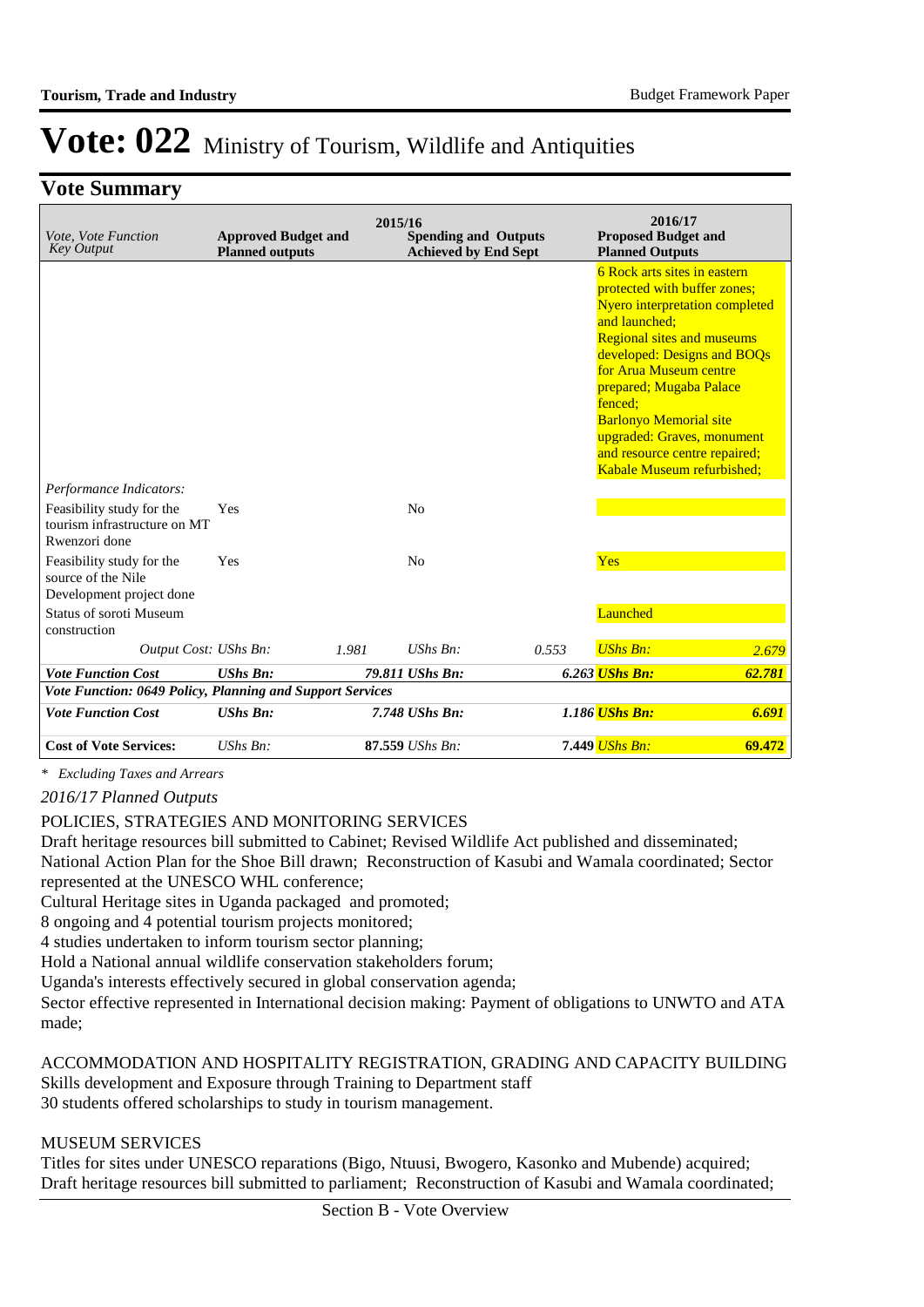### **Vote Summary**

Sector represented at the UNESCO WHL conference;

Cultural Heritage sites in Uganda promoted and packaged; 4 Regional sites of Patiko, Wedelai, Nyero maintained; Exhibitions upgraded in 4 museums of Fort lugard, Kabale Museum, Soroti and Moroto;

#### TOURISM PROMOTION AND MARKETING

Destination visibility in key source markets and locally enhanced through participation in 3 international tourism fairs, 2 regional tourism fairs and 3 domestic events and fairs and World Tourism day celebrations, Miss Tourism 2016 Competitions;

10 tourism clusters of Buganda, Busoga, Lango, West Nile, Acholi, Kigezi, Bunyoro, GANTONE, Rwenzori, Eastern Tourism Forum, Eastern Tourism Enterprenuers, Ssese Islands supported to develop and promote their tourism products through domestic;

100 MTWA staff taken for Familiarization tours in the national tourism attractions sites; Image of the country promoted through participation in EAC sectoral meetings, Northern corridor cluster meetings, UNWTO meetings, ATA meetings and other bilateral meetings; Tourism training institutes supported: Tourism training institutes documented;

#### CONSERVATION AND SUSTAINABLE UTILIZATION OF WILDLIFE RESOURCES

Conservation awareness raised through World Migratory Bird Day Celebrations, World Wildlife Day Celebrations organized;

Conservation Areas inspected to oversee Government Policy implementation;

Wildlife use rights holders outside protected Areas inspected to ensure compliance with CITES; 50 Wildlife use rights holders trained in CITES implementation and other trade requirements; Wildlife Clubs activated in Schools;

National Parks (NP) and Wildlife Reserves effectively managed. These include; Murchison falls NP, Queen Elizabeth NP, Kidepo Valley NP, Mgahinga NP, Bwindi NP, Lake Mburo NP, Mount Elgon NP, Kibale NP, Rwenzori NP, Semliki NP, Semliki WR, Ajai WR, East Madi WR, Kabwoya, Pian Upe, Matheniko Bokora, Katonga WR

#### TOURISM INFRASTRUCTURE AND INVESTMENTS

The Rwenzoris: 10 boardwalks installed; 5 resting points constructed; 2 bridges constructed; Detailed feasibility studies for the establishment of one wildlife satelite centre conducted;

Detailed feasibility studies for the source of the Nile project prepared; First floor of the Pier restaurant furnished; Soroti museum officially opened after completing the fence, land scaping and mounting exhibits.

Barlonyo Memorial site upgraded: Graves, monument and resource centre repaired; Kabale Museum refurbished; Mugabe palace in Ankole fenced

#### **Table V2.2: Past and Medum Term Key Vote Output Indicators\***

|                                                                                                                          |                           | 2015/16                 |                                      |  | <b>MTEF Projections</b> |         |         |  |
|--------------------------------------------------------------------------------------------------------------------------|---------------------------|-------------------------|--------------------------------------|--|-------------------------|---------|---------|--|
| <i>Vote Function Key Output</i><br>Indicators and Costs:                                                                 | 2014/15<br><b>Outturn</b> | Approved<br><b>Plan</b> | <b>Outturn by</b><br><b>End Sept</b> |  | 2016/17                 | 2017/18 | 2018/19 |  |
| Vote: 022 Ministry of Tourism, Wildlife and Antiquities<br>Vote Function:0603 Tourism, Wildlife conservation and Museums |                           |                         |                                      |  |                         |         |         |  |
| Number of national parks inspected<br>and monitored on implementation of                                                 |                           |                         |                                      |  |                         |         | 9       |  |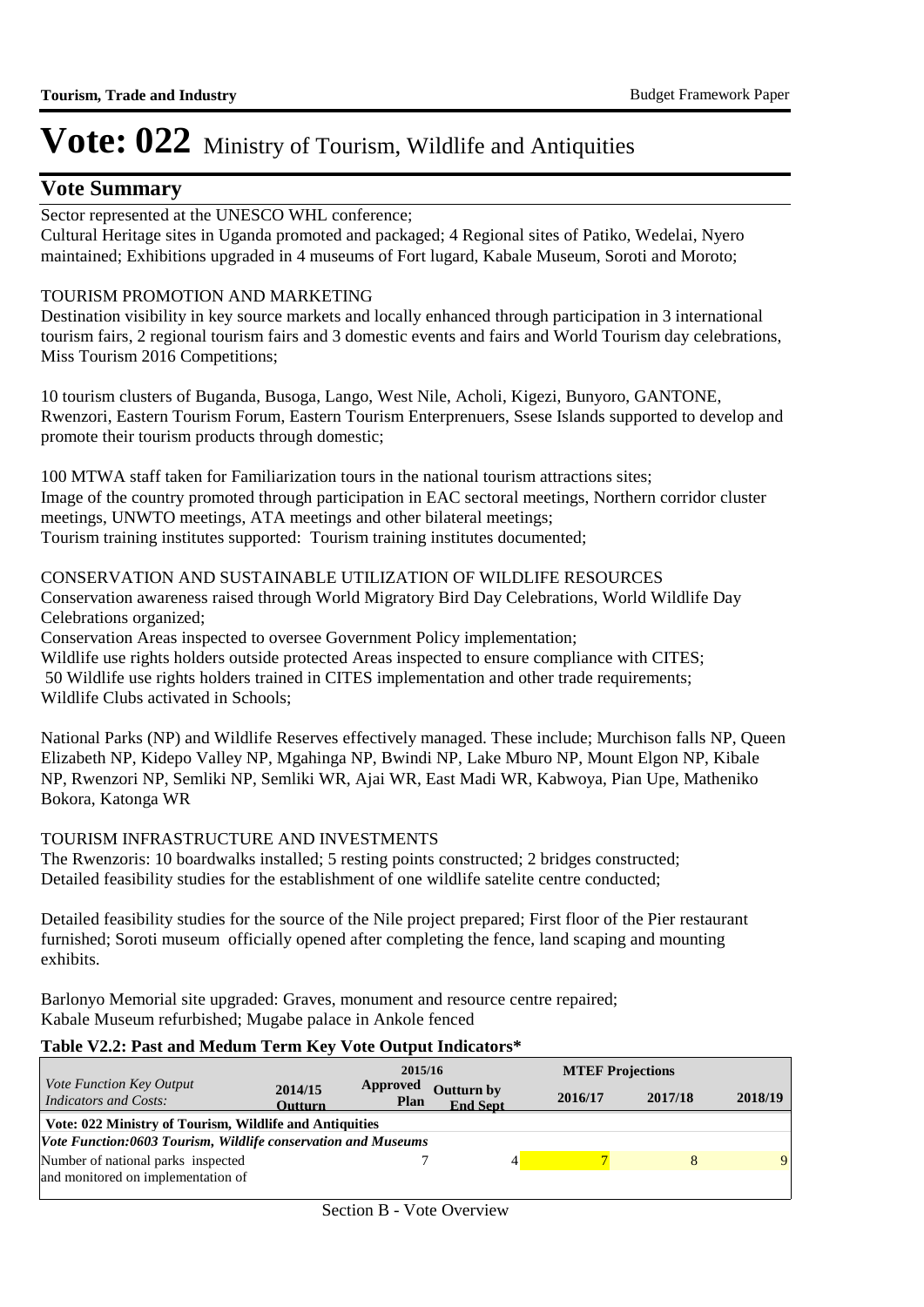### **Vote Summary**

| 2015/16                                                                                    |                           |                         |                               | <b>MTEF Projections</b>  |                            |                |  |
|--------------------------------------------------------------------------------------------|---------------------------|-------------------------|-------------------------------|--------------------------|----------------------------|----------------|--|
| Vote Function Key Output<br><b>Indicators and Costs:</b>                                   | 2014/15<br><b>Outturn</b> | <b>Approved</b><br>Plan | Outturn by<br><b>End Sept</b> | 2016/17                  | 2017/18                    | 2018/19        |  |
| <b>UWA</b> activities                                                                      |                           |                         |                               |                          |                            |                |  |
| Number of strategies developed to<br>address wildlife related issues                       |                           | 3                       |                               | $\overline{2}$           | 3                          | 3              |  |
| Status of revision of the Historical<br><b>Monuments Act</b>                               |                           |                         |                               | Submitted to<br>Cabinet: | Submitted to<br>Parliament |                |  |
| Status of revision of the Uganda<br>Wildlife Act                                           |                           |                         |                               | <b>Disseminated</b>      | none                       | None           |  |
| No. of Wildlife Clubs of Uganda<br>(WCU) revived in schools                                |                           | 15                      | $\overline{0}$                | 8                        | 25                         | 25             |  |
| No. of Wildlife use rights holders<br>outside protected areas inspected                    |                           | 12                      | $\boldsymbol{0}$              | 12                       | 12                         | 12             |  |
| No. of artifacts collecetd                                                                 |                           | 200                     | $\boldsymbol{0}$              |                          |                            |                |  |
| No. of artifacts collected                                                                 |                           |                         |                               | 50                       | 300                        | 300            |  |
| No. of kits designed and loaned to<br>schools for their educational                        |                           | 10                      | $\boldsymbol{0}$              | $\overline{0}$           | 10                         | 10             |  |
| Nomination dossier for Bigo Bya<br>Mugyenyi, Ntusi, Bwogero and<br>Mubende developed       |                           | Yes                     | No                            | N <sub>o</sub>           | N <sub>o</sub>             | Yes            |  |
| No. of tourism research studies<br>undertaken                                              |                           | 4                       | 1                             | $\overline{4}$           | $\overline{4}$             |                |  |
| No. of Tourism regional and<br>international meetings attended                             |                           | 9                       | 3                             | 10                       | 10                         | 10             |  |
| Number of international Tourism<br>fairs attended                                          |                           | 4                       |                               | $\overline{5}$           | 5                          | 5              |  |
| Number of Tourism cluster<br>supported to exhibit their products                           |                           | 8                       | 3                             | $\overline{9}$           | 10                         | 10             |  |
| Amount of revenue shared with the<br>communities neighbouring protected<br>areas (Shs. Bn) |                           |                         |                               | $\overline{\mathbf{3}}$  | $\overline{4}$             | $\overline{4}$ |  |
| No. of visitors entering UWEC                                                              |                           | 280,000                 | 133366                        | 300000                   | 320000                     | 350000         |  |
| No. of students enrolling at UWTI                                                          |                           | 150                     | 136                           | 150                      | 160                        | 160            |  |
| Number of students enrolling at<br><b>HTTI</b>                                             |                           | 270                     | 135                           | 200                      | 200                        | 200            |  |
| Feasibility study for the source of the<br>Nile Development project done                   |                           | Yes                     | N <sub>o</sub>                | Yes                      |                            |                |  |
| Feasibility study for the tourism<br>infrastructure on MT Rwenzori done                    |                           | Yes                     | No                            |                          |                            |                |  |
| Status of soroti Museum construction                                                       |                           |                         |                               | Launched                 | none                       |                |  |
| <b>Vote Function Cost (UShs bn)</b>                                                        | 6.747                     | 79.811                  | 6.263                         | 62.781                   | 63.524                     | 66.146         |  |
| Vote Function:0649 Policy, Planning and Support Services                                   |                           |                         |                               |                          |                            |                |  |
| Vote Function Cost (UShs bn)                                                               | 5.918                     | 7.748                   | 1.186                         | 6.691                    | 8.905                      | 10.072         |  |
| <b>Cost of Vote Services (UShs Bn)</b>                                                     | 12.665                    | 87.559                  | 7.449                         | 69.472                   | 72.429                     | 76.218         |  |

#### *Medium Term Plans*

(1) Increase the country visibility in key source markets through aggressive marketing and promotion of tourism products to improve Uganda's image internationally by strengthening the institutions responsible for tourism promotion such as Uganda Tourism Board and Ugandan Missions Abroad;

(2) Identify and develop new tourism products including community and religious tourism under tourism. This will also involve the redesigning of strategic facilities such as the source of the Nile at Jinja to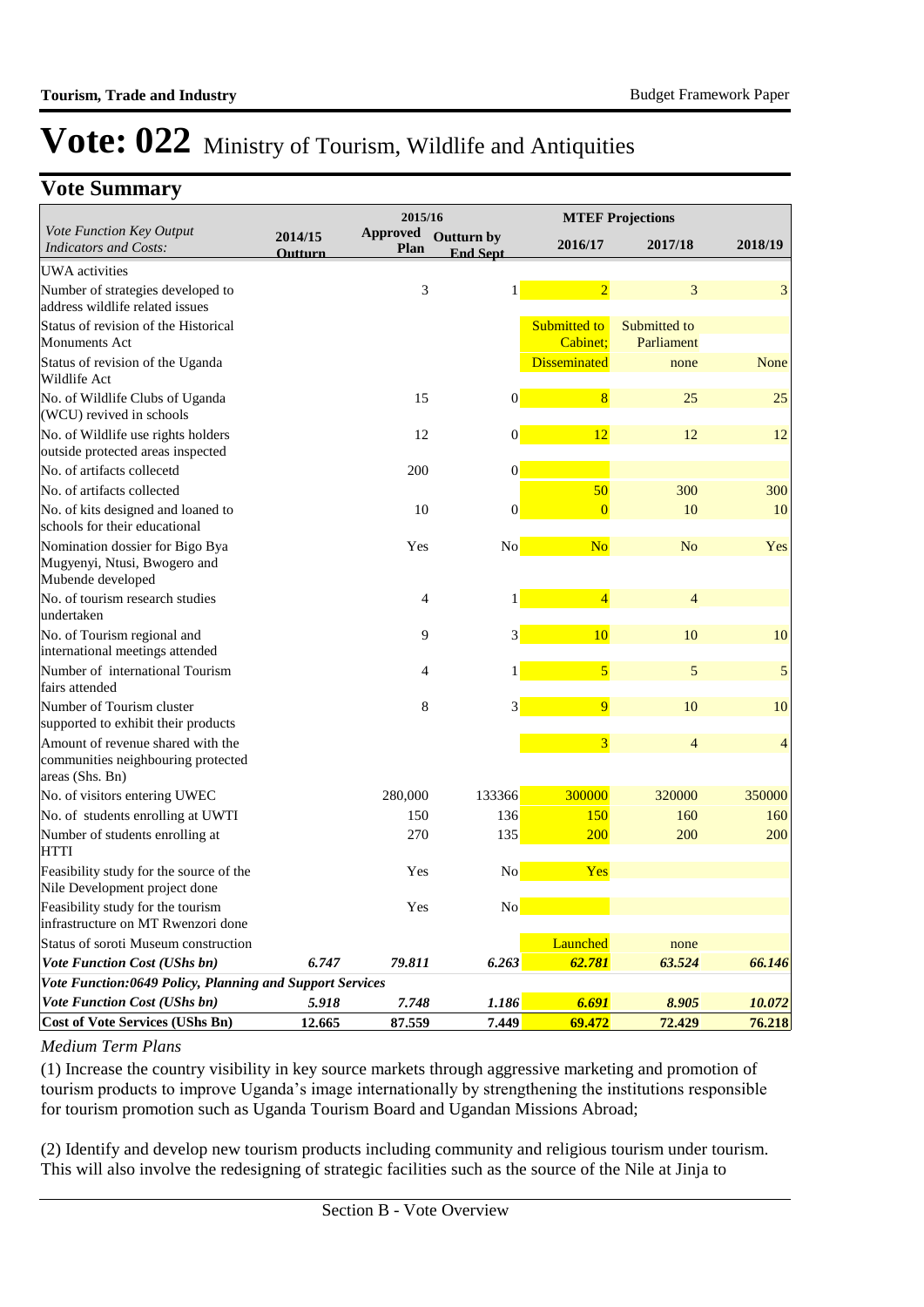### **Vote Summary**

international standard and redeveloping Namugongo Martyrs shrine to equip it with necessary amenities.

(3) Support skills development mainly through continued revamping the Hotel and Tourism Training Institute (HTTI) with aim of creating a pool of competitive tourism and hospitality workers;

(4) Grade and classify all the hotels in the country

(5) Increased domestic appreciation of tourism

#### **(ii) Efficiency of Vote Budget Allocations**

#### **Table V2.3: Allocations to Key Sector and Service Delivery Outputs over the Medium Term**

|                                 | $(i)$ Allocation (Shs Bn) |             |                                 |      | $(ii)$ % Vote Budget |       |                                 |       |
|---------------------------------|---------------------------|-------------|---------------------------------|------|----------------------|-------|---------------------------------|-------|
| <b>Billion Uganda Shillings</b> |                           |             | 2015/16 2016/17 2017/18 2018/19 |      |                      |       | 2015/16 2016/17 2017/18 2018/19 |       |
| <b>Key Sector</b>               | 79.8                      | <b>62.8</b> | 63.5                            | 66.1 |                      |       | $91.2\%$ $90.4\%$ $87.7\%$      | 86.8% |
| Service Delivery                | 76.9                      | 58.7        | 59.4                            | 61.6 | $87.8\%$             | 84.5% | 82.0%                           | 80.9% |

**Table V2.4: Key Unit Costs of Services Provided and Services Funded (Shs '000)**

#### **(iii) Vote Investment Plans**

#### **Table V2.5: Allocations to Capital Investment over the Medium Term**

|                                           | $(i)$ Allocation (Shs Bn) |                                 |      |      |           | $(ii)$ % Vote Budget |         |           |
|-------------------------------------------|---------------------------|---------------------------------|------|------|-----------|----------------------|---------|-----------|
| <b>Billion Uganda Shillings</b>           |                           | 2015/16 2016/17 2017/18 2018/19 |      |      |           | 2015/16 2016/17      | 2017/18 | 2018/19   |
| Consumption Expendture (Outputs Provided) | 8.8                       | 9.0                             | 11.3 | 10.1 | $10.0\%$  | 12.9%                | 15.5%   | 13.3%     |
| Grants and Subsidies (Outputs Funded)     | 75.7                      | 57.2                            | 55.8 | 60.1 | 86.5%     | 82.3%                | 77.0%   | 78.9%     |
| Investment (Capital Purchases)            | 3.1                       | 3.3                             | 5.4  | 6.0  | 3.5%      | $4.8\%$              | $7.4\%$ | 7.8%      |
| <b>Grand Total</b>                        | 87.6                      | 69.5                            | 72.4 | 76.2 | $100.0\%$ | $100.0\%$            | 100.0%  | $100.0\%$ |

None

#### **Table V2.6: Major Capital Investments**

| <b>Project, Programme</b>                                                    | 2015/16                                                                                                                                                                                            | 2016/17                                                                                                                |                                                                                                                                                                                             |  |  |
|------------------------------------------------------------------------------|----------------------------------------------------------------------------------------------------------------------------------------------------------------------------------------------------|------------------------------------------------------------------------------------------------------------------------|---------------------------------------------------------------------------------------------------------------------------------------------------------------------------------------------|--|--|
| <b>Vote Function Output</b><br><b>UShs Thousand</b>                          | <b>Approved Budget, Planned</b><br><b>Outputs (Quantity and Location)</b>                                                                                                                          | <b>Actual Expenditure and</b><br><b>Outputs by September</b><br>(Quantity and Location)                                |                                                                                                                                                                                             |  |  |
|                                                                              |                                                                                                                                                                                                    |                                                                                                                        |                                                                                                                                                                                             |  |  |
| 060382 Tourism<br><b>Infrastructure and</b><br><b>Construction</b>           | Assessment of the existing<br>trails, bridges, resting points,<br>accommodation facilities and<br>information centers carried out;                                                                 | Assessment report of the<br>existing Mt. Rwenzori<br>infrastructure (trails, bridges,<br>resting points, accommodation | 10 boardwalks installed in the<br>Rwenzoris;<br>5 resting points constructed in                                                                                                             |  |  |
| Cable car system: Engineering<br>and Designs studies and plans<br>developed; |                                                                                                                                                                                                    | facilities and information                                                                                             | the Rwenzoris:                                                                                                                                                                              |  |  |
|                                                                              |                                                                                                                                                                                                    | Mobilization undertaken:                                                                                               | 2 bridges constructed in the<br>Rwenzoris:                                                                                                                                                  |  |  |
|                                                                              | Mobilization and supervision<br>reports                                                                                                                                                            |                                                                                                                        | Monitoring and supervision of<br>activity implementation<br>undertaken:                                                                                                                     |  |  |
| <b>Total</b>                                                                 | 814,027                                                                                                                                                                                            | 310,000                                                                                                                | 1,075,150                                                                                                                                                                                   |  |  |
|                                                                              | 814,027                                                                                                                                                                                            | 310,000                                                                                                                | 1,075,150                                                                                                                                                                                   |  |  |
| <b>External Financing</b>                                                    | 0                                                                                                                                                                                                  | 0                                                                                                                      | 0                                                                                                                                                                                           |  |  |
|                                                                              |                                                                                                                                                                                                    |                                                                                                                        |                                                                                                                                                                                             |  |  |
| 060382 Tourism<br><b>Infrastructure and</b><br><b>Construction</b>           | Designs and BoQs for new 2<br>Windows, doors, glasses fixed<br>Museum Galleries, 2 Storage<br>at Soroti museum;<br>facilities, 1 Laboratory and 1<br>Theat reprepared<br>BOOs for the 2 Gallaries. |                                                                                                                        | Land title for land in Fortpotal<br>town council acquired; Land for<br>the heritage centre surveyed and<br>border mark trees planted;                                                       |  |  |
|                                                                              |                                                                                                                                                                                                    | <b>GoU</b> Development                                                                                                 | Project 1333 Mt. Rwenzori Tourism Infrastructure Development Project (MRTIDP)<br>centers) prepared;<br><b>Project 1334 Development of Museums and Heritage Sites for Cultural Promotion</b> |  |  |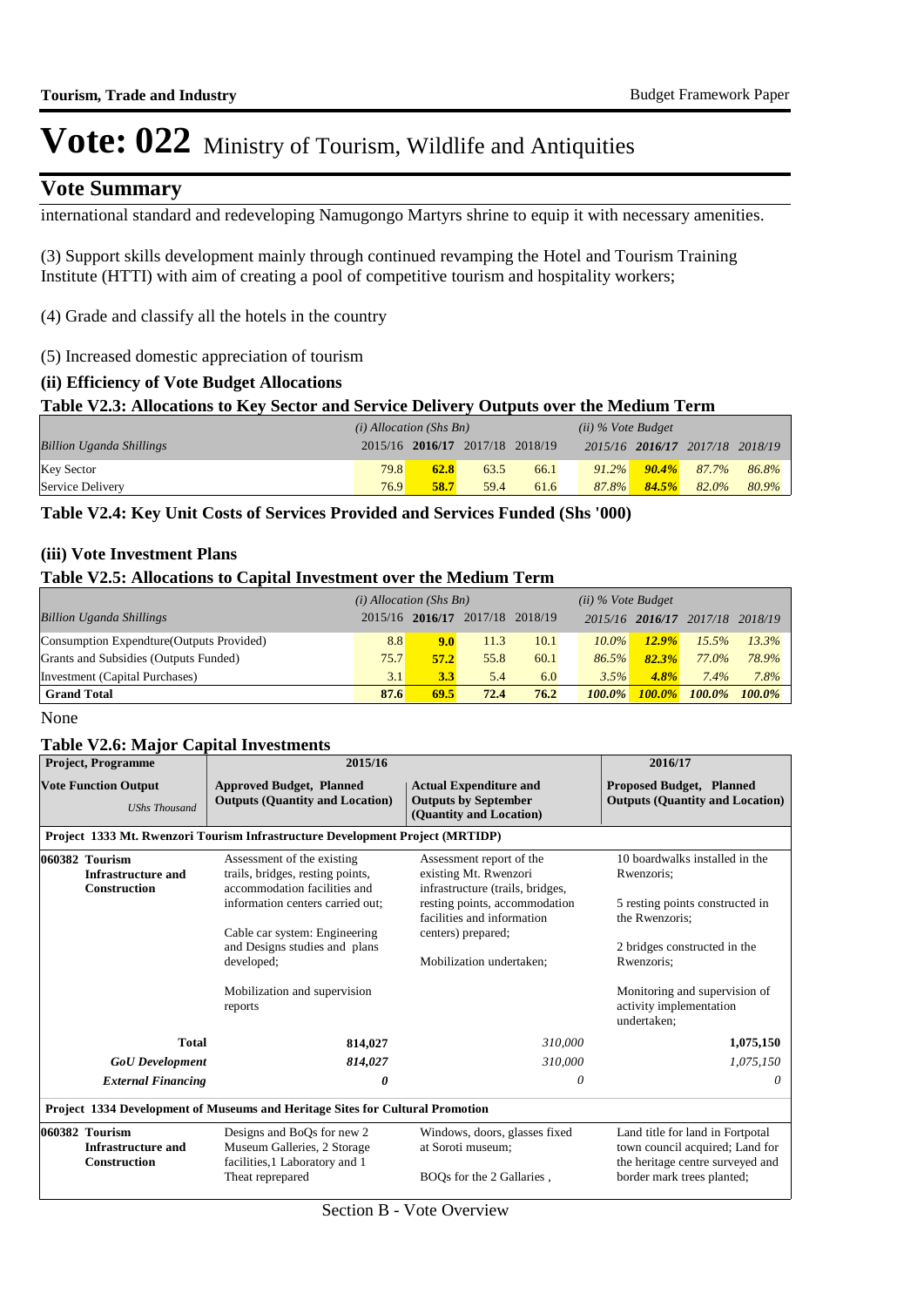# Vote: 022 Ministry of Tourism, Wildlife and Antiquities

| <b>Vote Summary</b>                                         |                                                                                                                                                                                                                                                                 |                                                                                                                                                                                                                                                                                                                                                                              |                                                                                                                                                                                                                                                                                                                                                                                                                                                                                                                                                                    |
|-------------------------------------------------------------|-----------------------------------------------------------------------------------------------------------------------------------------------------------------------------------------------------------------------------------------------------------------|------------------------------------------------------------------------------------------------------------------------------------------------------------------------------------------------------------------------------------------------------------------------------------------------------------------------------------------------------------------------------|--------------------------------------------------------------------------------------------------------------------------------------------------------------------------------------------------------------------------------------------------------------------------------------------------------------------------------------------------------------------------------------------------------------------------------------------------------------------------------------------------------------------------------------------------------------------|
| <b>Project, Programme</b>                                   | 2015/16                                                                                                                                                                                                                                                         |                                                                                                                                                                                                                                                                                                                                                                              | 2016/17                                                                                                                                                                                                                                                                                                                                                                                                                                                                                                                                                            |
| <b>Vote Function Output</b><br><b>UShs Thousand</b>         | <b>Approved Budget, Planned</b><br><b>Outputs (Quantity and Location)</b>                                                                                                                                                                                       | <b>Actual Expenditure and</b><br><b>Outputs by September</b><br>(Quantity and Location)                                                                                                                                                                                                                                                                                      | <b>Proposed Budget, Planned</b><br><b>Outputs (Quantity and Location)</b>                                                                                                                                                                                                                                                                                                                                                                                                                                                                                          |
|                                                             | The Transport Gallery<br>constructed<br>Soroti Museum completed<br>Land in Arua acquired and titled<br>Mugabe palace fenced<br>An interpretation centre, craft<br>shop and toilets at Nyero rock<br>paintings constructed<br>Monitoring and Supervision<br>done | storage facilicities, labaratory<br>and theatre at museum<br>approved by MTWA and<br>KCCA: Draft designs are<br>available;<br>Procurement underway for the<br>construction of the Nyero Rock<br>Art interpretation centre;<br>Initial consultations with the<br>DLG made on the acquisition of<br>land in Arua;<br>Compliance and quality<br>assurance made on all projects; | Soroti museum fenced and<br>compound landscaped;<br>Exhibition materials, display<br>exhibits mounted at Soroti<br>museum; Soroti museum<br>launched;<br>6 Rock arts sites in eastern<br>protected with buffer zones;<br>Nyero interpretation centre<br>constructed and launched;<br>Regional sites and museums<br>developed: Designs and BOQs<br>for Arua Museum centre<br>prepared; Mugaba Palace<br>fenced;<br>Barlonyo Memorial site<br>upgraded: Graves, monument<br>and resource centre repaired;<br>Kabale Museum refurbished;<br>Monitoring and supervison |
|                                                             |                                                                                                                                                                                                                                                                 |                                                                                                                                                                                                                                                                                                                                                                              | conducted;                                                                                                                                                                                                                                                                                                                                                                                                                                                                                                                                                         |
| <b>Total</b>                                                | 686,505                                                                                                                                                                                                                                                         | 156,746                                                                                                                                                                                                                                                                                                                                                                      | 673,850                                                                                                                                                                                                                                                                                                                                                                                                                                                                                                                                                            |
| <b>GoU</b> Development                                      | 686,505                                                                                                                                                                                                                                                         | 156,746                                                                                                                                                                                                                                                                                                                                                                      | 673,850                                                                                                                                                                                                                                                                                                                                                                                                                                                                                                                                                            |
| <b>External Financing</b>                                   | 0                                                                                                                                                                                                                                                               | $\theta$                                                                                                                                                                                                                                                                                                                                                                     | 0                                                                                                                                                                                                                                                                                                                                                                                                                                                                                                                                                                  |
| Project 1336 Development of Source of the Nile              |                                                                                                                                                                                                                                                                 |                                                                                                                                                                                                                                                                                                                                                                              |                                                                                                                                                                                                                                                                                                                                                                                                                                                                                                                                                                    |
| 060382 Tourism<br><b>Infrastructure and</b><br>Construction | A Physical Master Plan of the<br>Source of the Nile produced                                                                                                                                                                                                    | Key stakeholders consulted;<br>Historical and cultural resources<br>documented;                                                                                                                                                                                                                                                                                              | Feasibility studies for the source<br>of the Nile project;                                                                                                                                                                                                                                                                                                                                                                                                                                                                                                         |
|                                                             |                                                                                                                                                                                                                                                                 | ToRs for the pre-feasibility<br>studies drafted                                                                                                                                                                                                                                                                                                                              |                                                                                                                                                                                                                                                                                                                                                                                                                                                                                                                                                                    |
|                                                             |                                                                                                                                                                                                                                                                 | Visitor satisfaction survey<br>conducted;                                                                                                                                                                                                                                                                                                                                    |                                                                                                                                                                                                                                                                                                                                                                                                                                                                                                                                                                    |
| <b>Total</b>                                                | 480,000                                                                                                                                                                                                                                                         | 86,110                                                                                                                                                                                                                                                                                                                                                                       | 530,000                                                                                                                                                                                                                                                                                                                                                                                                                                                                                                                                                            |
| <b>GoU</b> Development                                      | 480,000                                                                                                                                                                                                                                                         | 86,110                                                                                                                                                                                                                                                                                                                                                                       | 530,000                                                                                                                                                                                                                                                                                                                                                                                                                                                                                                                                                            |
| <b>External Financing</b>                                   | 0                                                                                                                                                                                                                                                               | 0                                                                                                                                                                                                                                                                                                                                                                            | 0                                                                                                                                                                                                                                                                                                                                                                                                                                                                                                                                                                  |

#### **(iv) Vote Actions to improve Priority Sector Outomes**

Human resource capacity gaps in the Tourism Industry: The Competitive enterprise Development Project is expected improve the skills of the Ministry and its affiliated institutions. It will also support the strengthening the capacity of HTTI in upgrading the skills of hotels staff in the country. The ministry intends to undertake progressive recruitment of staff. The ministry has also allocated Shs. 0.45bn for 30 scholarships to specialized training in Utali college, Kenya. Skill Uganda, Working closely MFPED and NPA to sponsor students for specialized training abroad; CEDP project – human skills and HTTI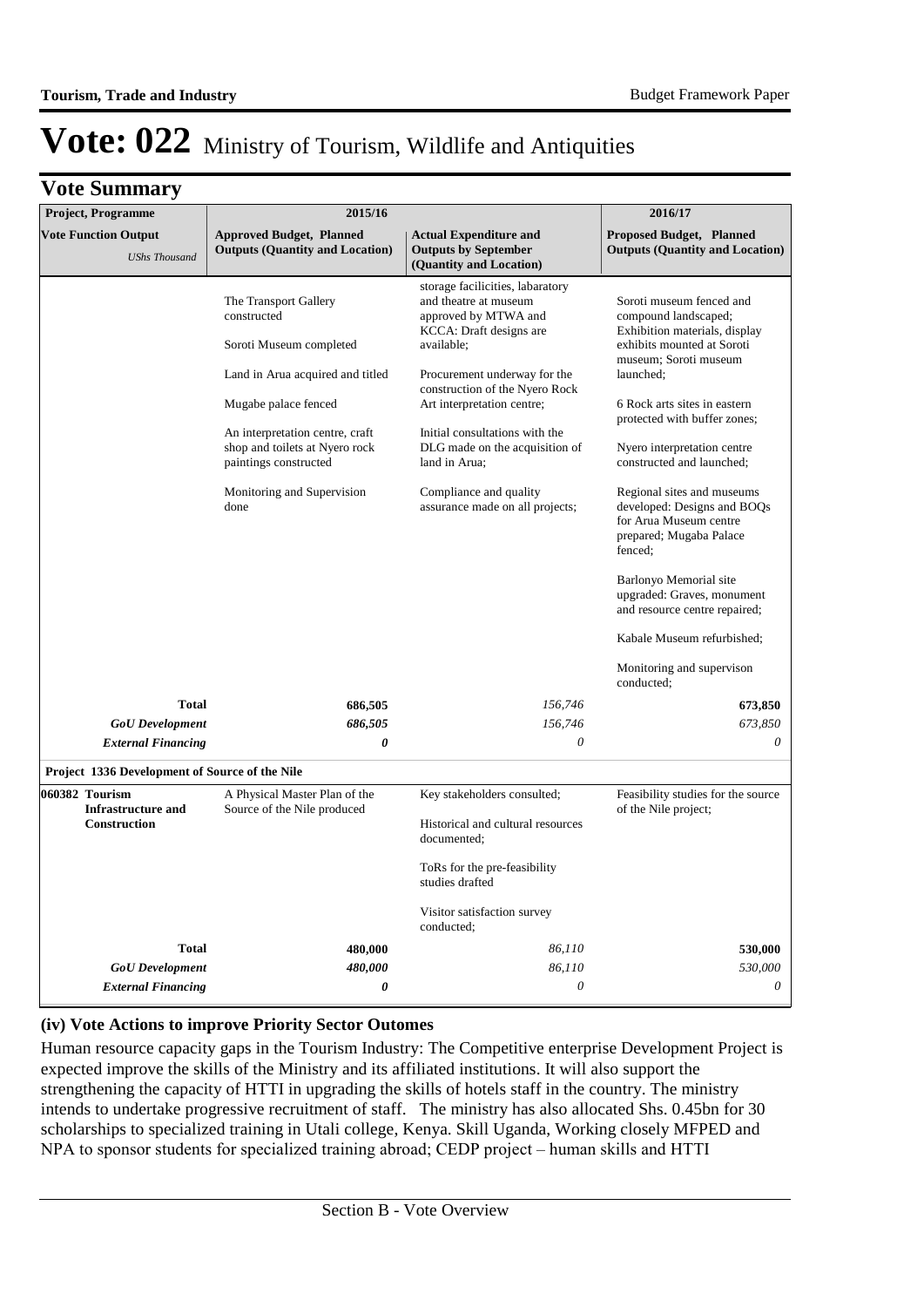### **Vote Summary**

Sector resources: Working closely with MFPED, Parliament for increased funding

Raw Tourist products: Support the development of tourism clusters to promote tourism development at regional level; working on feasibility studies for investment projects. The sector to continue to develop products through the projects including; Upgrade and redevelop the Source of the Nile site into a worldclass visitor attraction; Develop, brand and promote the Rwenzori Mountains as a tourist attraction. Develop mountaineering facilities including cable cars and zip lines; Develop Lake Victoria Tourism Circuit; Develop regional wildlife education centers and museums.

Increased visa fees from \$50 to \$100: Liaising with MoIA

| 2015/16 Planned Actions:                                                                                                                                                                                                                          | 2015/16 Actions by Sept:                                                                                                                                                                                                                                                                                                                                    | 2016/17 Planned Actions:                                                                                                                                                                                                                                                      | <b>MT Strategy:</b>                                                                                                                                                                                                                                                                                            |
|---------------------------------------------------------------------------------------------------------------------------------------------------------------------------------------------------------------------------------------------------|-------------------------------------------------------------------------------------------------------------------------------------------------------------------------------------------------------------------------------------------------------------------------------------------------------------------------------------------------------------|-------------------------------------------------------------------------------------------------------------------------------------------------------------------------------------------------------------------------------------------------------------------------------|----------------------------------------------------------------------------------------------------------------------------------------------------------------------------------------------------------------------------------------------------------------------------------------------------------------|
|                                                                                                                                                                                                                                                   | Sector Outcome 2: Improved Heritage Conservation and Increased Tourism Earnings                                                                                                                                                                                                                                                                             |                                                                                                                                                                                                                                                                               |                                                                                                                                                                                                                                                                                                                |
|                                                                                                                                                                                                                                                   | Vote Function: 06 03 Tourism, Wildlife conservation and Museums                                                                                                                                                                                                                                                                                             |                                                                                                                                                                                                                                                                               |                                                                                                                                                                                                                                                                                                                |
| VF Performance Issue:                                                                                                                                                                                                                             | <b>Limited Tourism Product Development</b>                                                                                                                                                                                                                                                                                                                  |                                                                                                                                                                                                                                                                               |                                                                                                                                                                                                                                                                                                                |
| Develop Tourism<br>infrastructure on Mt<br>Rwenzori, Source of the Nile,<br>Work on Tourism<br>information centres.                                                                                                                               | Source of the Nile: Key<br>stakeholders consulted;<br>Historical and cultural<br>resources documented; ToR<br>for the pre-feasibility studies<br>drafted; Visitor satisfaction<br>survey conducted;<br>Mt. Rwenzori Tourism<br><b>Infrastructure Development</b><br>Project: Assessment of the<br>existing Mt. Rwenzori<br>infrastructure (trails, bridges, | Develop the infrastructure on<br>the Rwenzoris: install 10<br>boardwalks: Construct 5<br>resting points; construct 2<br>bridges:<br>Prepare feasibility studies for<br>the Source of the Nile; Prepare<br>Designs and BOQs for Arua<br>Museum centre; fence Mugaba<br>Palace; | Diversify tourism products<br>beyond nature ones. Add<br>value to the existing tourism<br>products.                                                                                                                                                                                                            |
| VF Performance Issue:                                                                                                                                                                                                                             | resting points, accommodation<br>facilities and information<br>centers) carried out;                                                                                                                                                                                                                                                                        | Conservation of Wildlife Protected Areas, Heritage Sites and Monuments                                                                                                                                                                                                        |                                                                                                                                                                                                                                                                                                                |
| Revive 150 Wildlife Clubs of<br>Uganda (WCU) in Schools;<br>Loan 10 kits designed to<br>schools for their educational<br>purposes; Collet 300<br>artifacts; Develop the<br>nomination dossier for Bigo<br>Bya Mugyenyi, Ntusi,<br><b>B</b> wogero | None                                                                                                                                                                                                                                                                                                                                                        | <b>Revive 8 Wildlife Clubs of</b><br>Uganda (WCU) in<br>Schools; Upgrade Barlonyo<br>Memorial site: Repair graves,<br>monument and resource<br>centre; Excavate 31km trench<br>in Murchison falls NP;<br>Manage and control wildlife<br>diseases.                             | Raise awareness on the<br>importance of wildlife<br>conservation as a vehicle to<br>poverty eradication.                                                                                                                                                                                                       |
| VF Performance Issue:                                                                                                                                                                                                                             | Human Capacity Gaps in the Tourism Industry                                                                                                                                                                                                                                                                                                                 |                                                                                                                                                                                                                                                                               |                                                                                                                                                                                                                                                                                                                |
| Training of staff following<br>the training needs assessment<br>by CEDP                                                                                                                                                                           | None                                                                                                                                                                                                                                                                                                                                                        | 200 Students enrolled at<br>HTT;90 Tour guides and<br>Hotel service personel trained;<br>200 hotel owners sensitised on<br>Hotel standards by UTB and<br>100 accomodation facilities<br>graded and<br>classified; curruculum<br>reviewed for HTTI and<br>approved by NCHE;    | <b>Build capacity in all Districts</b><br>in Tourism Product<br><b>Development</b> , Quality<br><b>Inspection and Promotion;</b><br>Support training of trainers<br>programmes; also provide at<br>least 100 scholarships to<br>students yearly to acquire<br>specialized skills in tourism<br>and hospitality |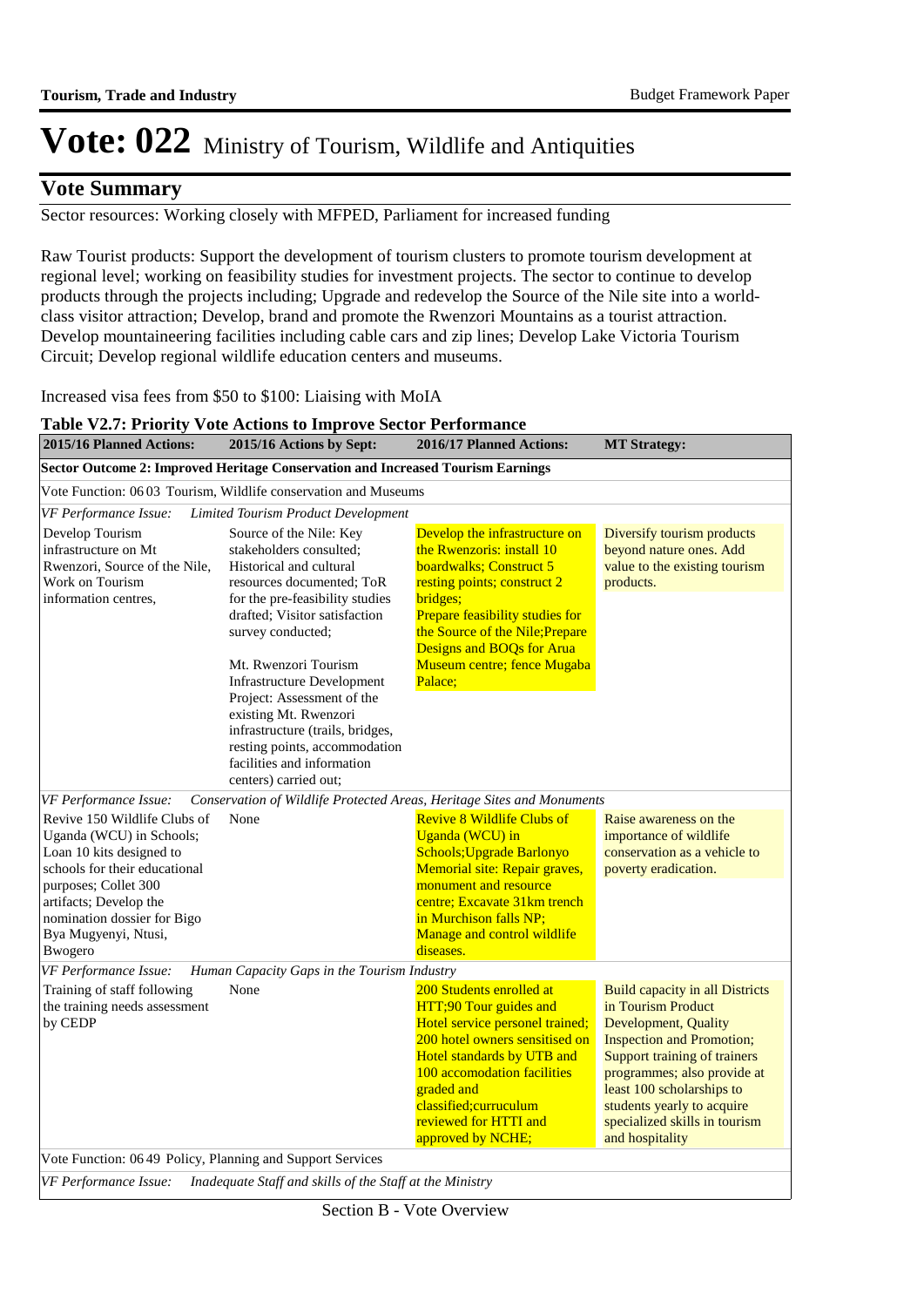| <b>Vote Summary</b>                            |                                                    |                                                                                                                                                                  |                                                                                                                                                                             |
|------------------------------------------------|----------------------------------------------------|------------------------------------------------------------------------------------------------------------------------------------------------------------------|-----------------------------------------------------------------------------------------------------------------------------------------------------------------------------|
| 2015/16 Planned Actions:                       | 2015/16 Actions by Sept:                           | 2016/17 Planned Actions:                                                                                                                                         | <b>MT Strategy:</b>                                                                                                                                                         |
| Recruit 10 staff for the vacant<br>posts       | None                                               | More 30 staff to be recruited;                                                                                                                                   | Improve staff skills for the<br>ministry and affiliated<br>institutions.                                                                                                    |
| VF Performance Issue:                          | Inadequate Tourism Support Infrastructure          |                                                                                                                                                                  |                                                                                                                                                                             |
| Complete the construction of<br>Soroti museums | Windows, doors, glasses fixed<br>at Soroti museum: | Soroti museum fenced; Soroti<br>museum compound<br>landscaped; Exhibition<br>materials, display exhibits<br>mounted at Soroti museum;<br>Soroti museum launched; | Lobby relevant institutions to<br>improve strategic<br>infrastructure such as Uganda<br>Airlines, tourism roads, rural<br>electrification, improve hotel<br>infrastructure. |

### *V3 Proposed Budget Allocations for 2016/17 and the Medium Term*

*This section sets out the proposed vote budget allocations for 2016/17 and the medium term, including major areas of expenditures and any notable changes in allocations.* 

#### **Table V3.1: Past Outturns and Medium Term Projections by Vote Function\***

|                                                         |                           | 2015/16                |                             | <b>MTEF Budget Projections</b> |         |         |
|---------------------------------------------------------|---------------------------|------------------------|-----------------------------|--------------------------------|---------|---------|
|                                                         | 2014/15<br><b>Outturn</b> | Appr.<br><b>Budget</b> | Spent by<br><b>End Sept</b> | 2016/17                        | 2017/18 | 2018/19 |
| Vote: 022 Ministry of Tourism, Wildlife and Antiquities |                           |                        |                             |                                |         |         |
| 0603 Tourism, Wildlife conservation and Museums         | 6.747                     | 79.811                 | 6.263                       | 62.781                         | 63.524  | 66.146  |
| 0649 Policy, Planning and Support Services              | 5.918                     | 7.748                  | 1.186                       | 6.691                          | 8.905   | 10.072  |
| <b>Total for Vote:</b>                                  | 12.665                    | 87.559                 | 7.449                       | 69.472                         | 72.429  | 76.218  |

#### **(i) The Total Budget over the Medium Term**

#### **(ii) The major expenditure allocations in the Vote for 2016/17**

#### **(iii) The major planned changes in resource allocations within the Vote for 2016/17**

Tourism infrastructure and construction.

#### **Table V3.2: Key Changes in Vote Resource Allocation**

| <b>Changes in Budget Allocations and Outputs from 2015/16 Planned Levels:</b><br>2016/17 |                                                             | 2017/18                    | 2018/19  | <b>Justification for proposed Changes in</b><br><b>Expenditure and Outputs</b> |  |  |  |
|------------------------------------------------------------------------------------------|-------------------------------------------------------------|----------------------------|----------|--------------------------------------------------------------------------------|--|--|--|
| Vote Function:0651 Tourism, Wildlife conservation and Museums                            |                                                             |                            |          |                                                                                |  |  |  |
| Output:                                                                                  | 0603 51 Management of National Parks and Game Reserves(UWA) |                            |          |                                                                                |  |  |  |
| <b>UShs Bn:</b>                                                                          | $-10.911$ UShs Bn:                                          | $-12.662$ UShs Bn.         |          | -8.420 Reduced NTR collections due to the                                      |  |  |  |
| <b>Reduced operations of</b>                                                             | Reduced operations of                                       | Reduced operations of      |          | overall slumber in tourism sector                                              |  |  |  |
| Uganda Wildlife Authority. Uganda Wildlife Authority.                                    |                                                             | Uganda Wildlife Authority. |          | especially the number and average                                              |  |  |  |
| <b>Reduced interventions</b>                                                             | <b>Reduced interventions</b>                                | Reduced interventions      |          | expenditure of the foreign tourists                                            |  |  |  |
| towards wildlife                                                                         | towards wildlife                                            | towards wildlife           |          | entering National parks. This is expected                                      |  |  |  |
| conservation.                                                                            | conservation.                                               | conservation.              |          | to reduce NTR collections and thus                                             |  |  |  |
|                                                                                          |                                                             |                            |          | affecting the amount of funds available<br>for UWA's operations.               |  |  |  |
| Output:                                                                                  | 0603 52 Wildlife Conservation and Education Services(UWEC)  |                            |          |                                                                                |  |  |  |
| <b>UShs Bn:</b>                                                                          | $-7.397$ UShs Bn:                                           | $-7.297$ UShs Bn:          |          | -7.297 Reduction as a result of closure of one-                                |  |  |  |
| Exit of a one-off project                                                                | Exit of a one-off project                                   | Exit of a one-off project  |          | off funding towards the "Construction                                          |  |  |  |
| "Construction and                                                                        | "Construction and                                           | "Construction and          |          | and Refurbishment of Namugongo                                                 |  |  |  |
| <b>Refurbishment of</b>                                                                  | <b>Refurbishment of</b>                                     | Refurbishment of           |          | Shrine Infrastructure"                                                         |  |  |  |
| Namugongo Shrine                                                                         | Namugongo Shrine                                            | Namugongo Shrine           |          |                                                                                |  |  |  |
| Infrastructure"                                                                          | Infrastructure"                                             | Infrastructure"            |          |                                                                                |  |  |  |
| Output:                                                                                  | 0603 54 Tourism and Hotel Training (HTTI)                   |                            |          |                                                                                |  |  |  |
| <b>UShs Bn:</b>                                                                          | $-1.523$ UShs Bn:                                           | $-0.002$ UShs Bn:          | $-0.002$ |                                                                                |  |  |  |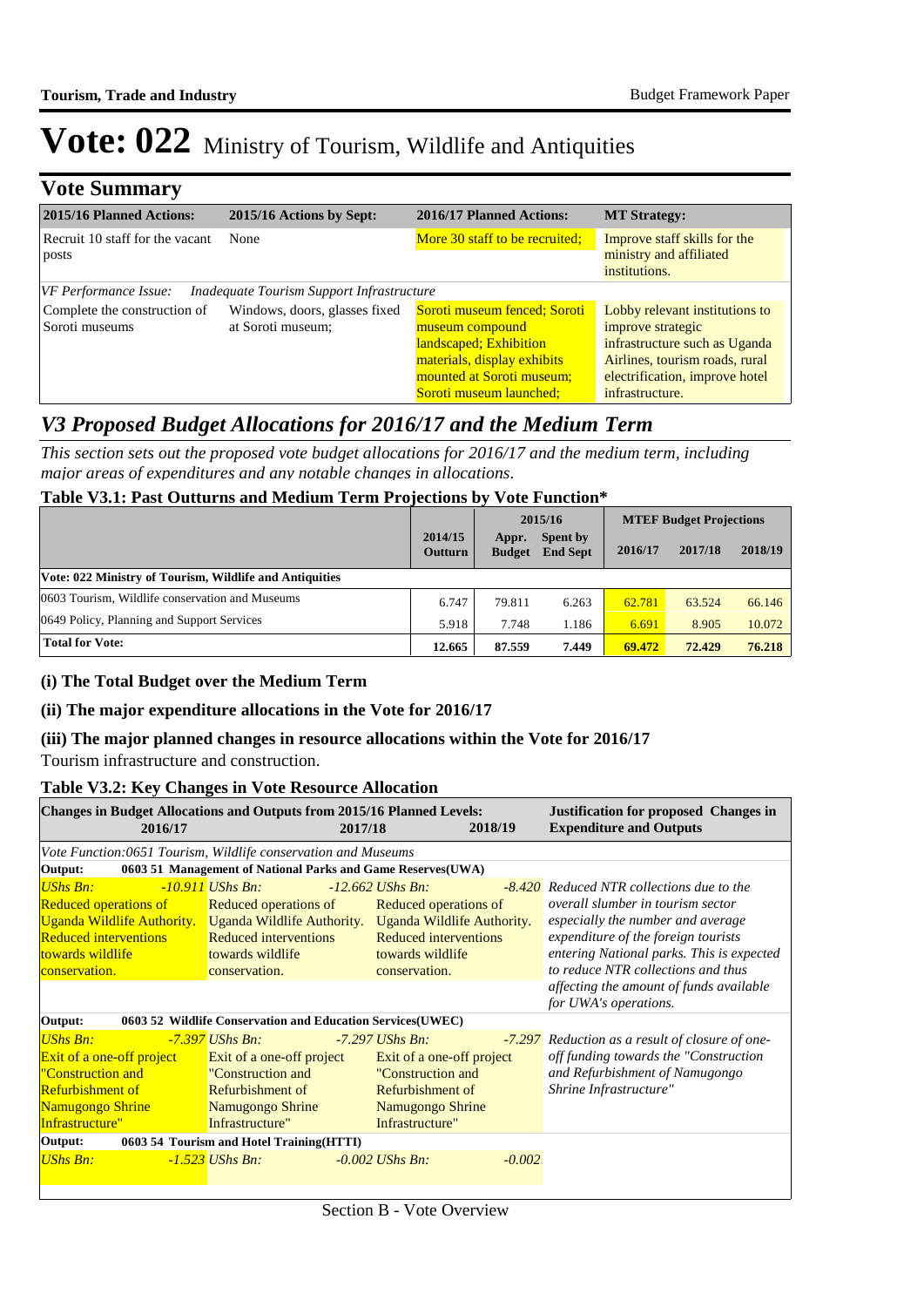### **Vote Summary**

| <b>Changes in Budget Allocations and Outputs from 2015/16 Planned Levels:</b><br>2016/17   |                                                                | 2017/18 |                                  | 2018/19 | <b>Justification for proposed Changes in</b><br><b>Expenditure and Outputs</b> |
|--------------------------------------------------------------------------------------------|----------------------------------------------------------------|---------|----------------------------------|---------|--------------------------------------------------------------------------------|
| Output:                                                                                    | 0603 82 Tourism Infrastructure and Construction                |         |                                  |         |                                                                                |
| <b>UShs Bn:</b>                                                                            | $0.698$ UShs Bn:                                               |         | $0.650$ UShs Bn.                 |         | 1.019 Funds were reallocated to new projects                                   |
| A lot of funds had been put A lot of funds had been put                                    |                                                                |         |                                  |         | on tourism product development.                                                |
| under Government                                                                           | under Government                                               |         |                                  |         |                                                                                |
| <b>purchases and taxes dues</b>                                                            | purchases and taxes dues                                       |         |                                  |         |                                                                                |
| expiry of most of the                                                                      | expiry of most of the                                          |         |                                  |         |                                                                                |
| projects.                                                                                  | projects.                                                      |         |                                  |         |                                                                                |
| Vote Function:0605 Policy, Planning and Support Services                                   |                                                                |         |                                  |         |                                                                                |
| Output:                                                                                    | 0649 05 Ministry Support Services (Finance and Administration) |         |                                  |         |                                                                                |
| <b>UShs Bn:</b>                                                                            | $-0.911$ UShs Bn:                                              |         | $-1.502$ UShs Bn.                |         | <b>-0.757</b> Reduction based on Sector                                        |
| <b>Reallocation of these funds</b> Reallocation of these funds Reallocation of these funds |                                                                |         |                                  |         | reprioritization                                                               |
| to the Hotel and Tourism                                                                   | to the Hotel and Tourism                                       |         | to the Hotel and Tourism         |         |                                                                                |
| <b>Training Institute (HTTI)</b>                                                           | <b>Training Institute (HTTI)</b>                               |         | <b>Training Institute (HTTI)</b> |         |                                                                                |
| and the Uganda Wildlife                                                                    | and the Uganda Wildlife                                        |         | and the Uganda Wildlife          |         |                                                                                |
| <b>Education Centre (UWEC)</b>                                                             | <b>Education Centre (UWEC)</b>                                 |         | <b>Education Centre (UWEC)</b>   |         |                                                                                |

### *V4: Vote Challenges for 2016/17 and the Medium Term*

*This section sets out the major challenges the vote faces in 2016/17 and the medium term which the vote has been unable to address in its spending plans.*

The Ministry of Tourism Wildlife and Antiquities has continued facing inadequate and statistic budget ceilings. This has remained so despite growing demand to deliver supporting services and products for the tourism sector. The challenging areas include:

-Disease outbreaks such as Ebola and Marburg

-Terrorism threats

-Negative Media advisories

-Lack of electricity in the majority sector installations in the tourism sites especially those in the national parks

-Unreliable communication in the national parks

-Lack of a national carrier is also hampering promotion of the destination

-Increased cases of human wildlife conflicts

-Inadequate accommodation for students at UWTI.

-Lack of staff quarters at UWTI and accommodation for students at HTTI which impact directly on the students enrolment and welfare

-Understaffing both at the Ministry and its agencies due to limited salary provisions

-Limited training facilities such as lecture rooms, demonstration kitchen and reading library impact on the institute's ability to expand as far as enrolment is concerned

-Strong dollar affecting the Uganda shillings and Euro

-Inadequate funding for the sector

-Staffing gaps in the ministry and all the institutions

-Inadequate human skills both in the public and private sector

-Inadequate budgets for both recurrent and development activities

-Most of our tourist products are still raw

-Increased visa fees from \$50 to \$100.

-VAT on lodges: While the destination is already regarded as an expensive destination, MFPED introduced a VAT on upcountry lodges

-The closure of Air Uganda and now the British Airway closing shop in Uganda

#### **Table V4.1: Additional Output Funding Requests**

| <b>Additional Requirements for Funding and</b> | <b>Justification of Requirement for</b> |
|------------------------------------------------|-----------------------------------------|
| <b>Outputs in 2016/17:</b>                     | <b>Additional Outputs and Funding</b>   |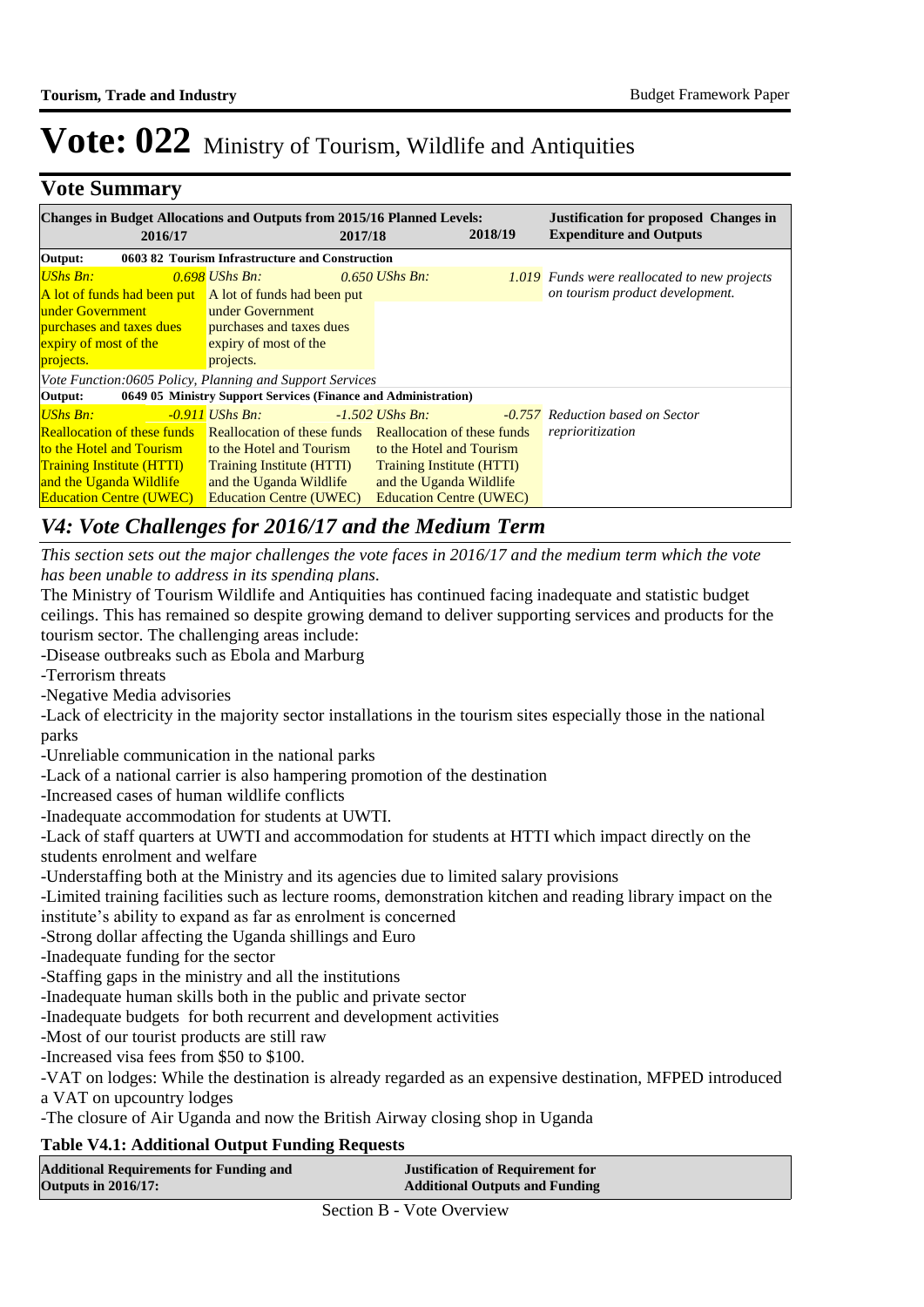#### **Additional Represents Funding Additional Requirements Funding Additional Representation Vote Summa**

| Vote Function:0605 Tourism, Wildlife conservation and Museums                                                           |                                                                                                                                      |  |  |  |
|-------------------------------------------------------------------------------------------------------------------------|--------------------------------------------------------------------------------------------------------------------------------------|--|--|--|
| Output:<br>0603 05 Capacity Building, Research and Coordination                                                         |                                                                                                                                      |  |  |  |
| <b>UShs Bn:</b><br>3.700                                                                                                | Inadequate qualified staff is a most binding constraint in the                                                                       |  |  |  |
| Additional funds to cater for change in wage bill (shs 100m)                                                            | performance of the sector and this needs to be addressed.                                                                            |  |  |  |
| Additional funds to cater for planned recruitment(shs 0.6bn)                                                            | Whereas the Ministry has an approved staff structure of 301                                                                          |  |  |  |
| Undertake a Training needs assessment in the private sector,                                                            | members, only 191 posts are filled which 64% of the approved                                                                         |  |  |  |
| taking a value chain approach(shs 0.4bn)                                                                                | staff structure . The current wage bill of Shs. 1,332,000,000 is                                                                     |  |  |  |
| Create a critical mass of TOTs to run the tailor-made                                                                   | also inadequate for the current staffing levels. The ministry                                                                        |  |  |  |
| trainings, coordinated by HTTI(shs 0.5bn) Deliver on-job                                                                | currently requires Additional funds to cater for change in wage                                                                      |  |  |  |
| trainings to the stakeholders to address the identified training                                                        | bill (shs 100m)                                                                                                                      |  |  |  |
| needs(shs 0.5bn)                                                                                                        | There is need for a critical mass of TOTs to run the tailor-made                                                                     |  |  |  |
| Undertake an HR audit in the ministries, departments and                                                                | trainings.                                                                                                                           |  |  |  |
| agencies (shs 0.05bn)                                                                                                   | There is need for on-job trainings to the stakeholders to address                                                                    |  |  |  |
| Undertake "upskilling" of the workforce of both the                                                                     | the identified training needs                                                                                                        |  |  |  |
| MoTWA and the National Council for Higher Education                                                                     | There is need to enforce compulsory accreditation and                                                                                |  |  |  |
| (NCHE) to enforce compulsory accreditation and compliance                                                               | compliance to training standards                                                                                                     |  |  |  |
| to training standards(shs 0.5bn)                                                                                        | The sector requires specialized training to be competitive                                                                           |  |  |  |
| The ministry has an allocation Shs. 0.45bn for 30                                                                       |                                                                                                                                      |  |  |  |
| scholarships to specialized training in Utali college, Kenya.                                                           |                                                                                                                                      |  |  |  |
| An addition of 70 scholarships would require an additional                                                              |                                                                                                                                      |  |  |  |
| $shs$ 1.05 $bn$                                                                                                         |                                                                                                                                      |  |  |  |
| Output:<br>0603 06 Tourism Investment, Promotion and Marketing                                                          |                                                                                                                                      |  |  |  |
| <b>UShs Bn:</b><br>6.300                                                                                                | Promote tourism development at regional level.                                                                                       |  |  |  |
| Facilitate formation and development of tourism clusters (shs                                                           | Settlement of arrears in international obligations.                                                                                  |  |  |  |
| 0.5bn)                                                                                                                  |                                                                                                                                      |  |  |  |
|                                                                                                                         |                                                                                                                                      |  |  |  |
| Support clusters to organize events such as miss tourism and                                                            |                                                                                                                                      |  |  |  |
| tourism carnivals (shs 0.5bn)                                                                                           |                                                                                                                                      |  |  |  |
|                                                                                                                         |                                                                                                                                      |  |  |  |
| Build capacity in local authorities to enforce quality<br>assurance and promote tourism in the districts (shs 1.0bn)    |                                                                                                                                      |  |  |  |
|                                                                                                                         |                                                                                                                                      |  |  |  |
| Facilitate the DCOs in promotion and regulation of tourism                                                              |                                                                                                                                      |  |  |  |
| at local government level (Piloting in 20 districts). The                                                               |                                                                                                                                      |  |  |  |
| facilitation will go towards data collection, inspection and                                                            |                                                                                                                                      |  |  |  |
| providing guidance to facility owner in the district. Each                                                              |                                                                                                                                      |  |  |  |
| district is proposed to revive a grant of shillings 50 million                                                          |                                                                                                                                      |  |  |  |
| per year. (shs 1.0bn)                                                                                                   |                                                                                                                                      |  |  |  |
|                                                                                                                         |                                                                                                                                      |  |  |  |
| <b>Settlement of arrears in international obligations: Settle</b>                                                       |                                                                                                                                      |  |  |  |
| arrears to Lusaka Agreement(shs 2.5bn)                                                                                  |                                                                                                                                      |  |  |  |
| Settle arrears to UNWTO(shs 0.8bn                                                                                       |                                                                                                                                      |  |  |  |
| Output:<br>0603 51 Management of National Parks and Game Reserves(UWA)                                                  |                                                                                                                                      |  |  |  |
|                                                                                                                         |                                                                                                                                      |  |  |  |
| 1.000                                                                                                                   |                                                                                                                                      |  |  |  |
| <b>UShs Bn:</b>                                                                                                         | Restore forest cover in Rwenzori Mountains and Elgon Mountain<br>Conservation areas                                                  |  |  |  |
| Restore forest cover in Rwenzori Mountains and Elgon                                                                    |                                                                                                                                      |  |  |  |
| <b>Mountain Conservation areas (shs 1.0bn)</b><br>Output:<br>0603 53 Support to Uganda Wildlife Training Institute      |                                                                                                                                      |  |  |  |
| <b>UShs Bn:</b><br>0.900                                                                                                |                                                                                                                                      |  |  |  |
|                                                                                                                         | There is urgent need for high-quality research of Wildlife, terms<br>of infrastructure, equipment, and staff capacity building. This |  |  |  |
| Construct a computer laboratory and equip it (shs 0.5bn)<br>Procure a school van to facilitate the movement of students |                                                                                                                                      |  |  |  |
| in the field $(shs 0.4bn)$                                                                                              | seems particularly important in light of the new Wildlife Policy's<br>recommendation to transform UWTI into the Uganda Wildlife and  |  |  |  |
|                                                                                                                         | Research Training Institution (UWRTI).                                                                                               |  |  |  |
| Output:<br>0603 82 Tourism Infrastructure and Construction                                                              |                                                                                                                                      |  |  |  |
| <b>UShs Bn:</b><br>8.900                                                                                                | Tourism products in the country have been described as raw and                                                                       |  |  |  |
| Undertaking feasibility studies to include socio-economic                                                               | under developed. The Ministry has therefore embarked on                                                                              |  |  |  |
| and environmental studies. In FY 2015/16 funds were                                                                     | development of these products. As per the budget strategy for                                                                        |  |  |  |
| provided to undertake pre-feasibility studies for                                                                       | 2016/17 by MFPED, Source of the Nile is to be redesigned. In FY                                                                      |  |  |  |
| infrastructure development at the Source of the Nile. Within                                                            | 2015/16, Shs. 390m was provided for pre-feasibility studies and                                                                      |  |  |  |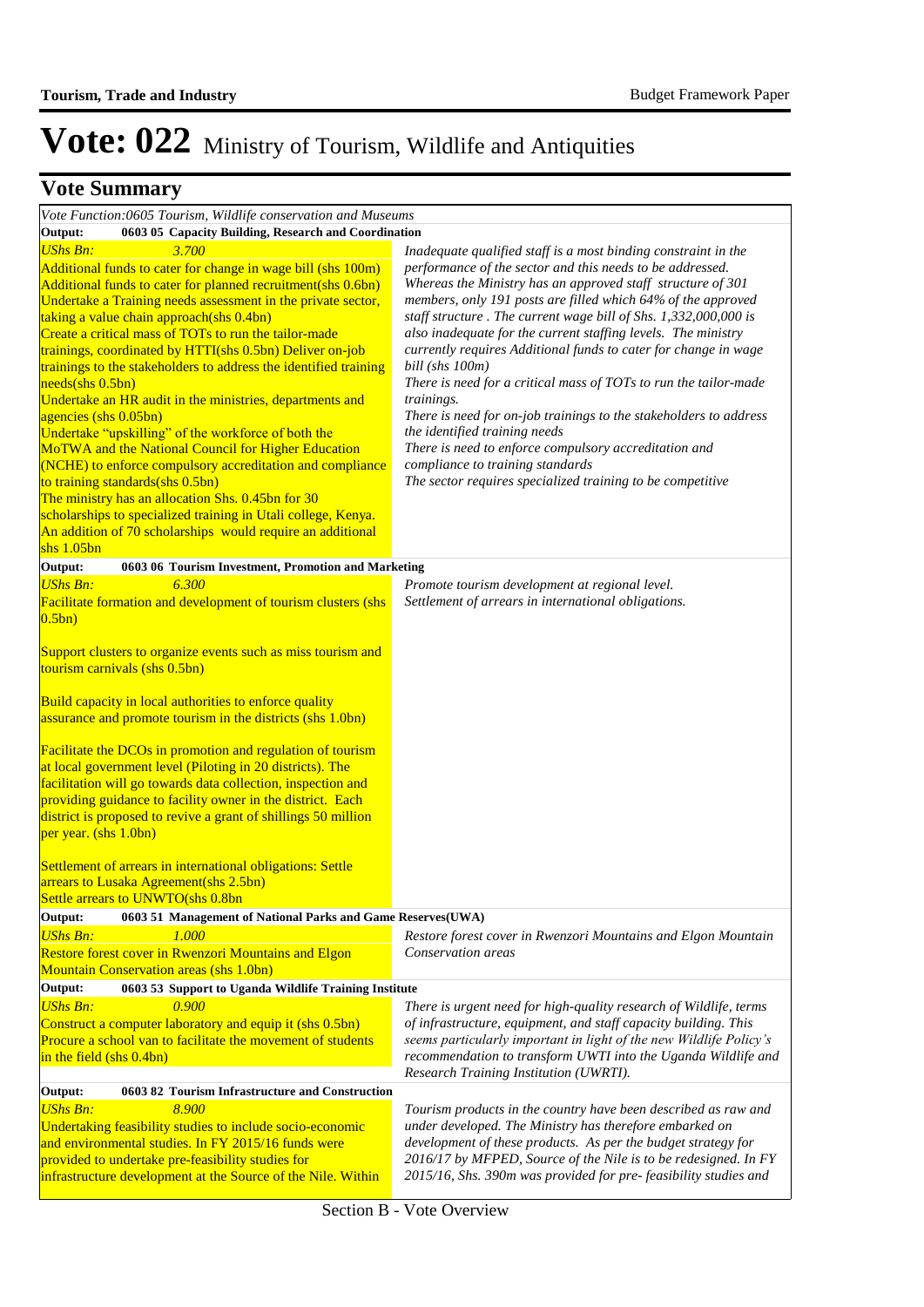### **Vote Summary**

| <b>Additional Requirements for Funding and</b><br><b>Outputs in 2016/17:</b>                                                                                                                                                                                                                     | <b>Justification of Requirement for</b><br><b>Additional Outputs and Funding</b>                                                                                                                                                                                                                                                                                    |
|--------------------------------------------------------------------------------------------------------------------------------------------------------------------------------------------------------------------------------------------------------------------------------------------------|---------------------------------------------------------------------------------------------------------------------------------------------------------------------------------------------------------------------------------------------------------------------------------------------------------------------------------------------------------------------|
| the budget only Shs. 0.6 bn is available in the budget for FY<br>2016/17. An additional Shs. 0.90bn is needed to the<br>feasibility studies                                                                                                                                                      | will require not less than shs.1.5bn for detailed feasibility studies<br>in FY 2016/17.                                                                                                                                                                                                                                                                             |
| Extending the works at Namugongo martyrs shrine to<br>include construction of an Ampitheatre (Shs. 3.0bn)                                                                                                                                                                                        |                                                                                                                                                                                                                                                                                                                                                                     |
| Complete the floating restaurant at Uganda Wildlife<br><b>Education Centre(Shs. 2.0bn)</b>                                                                                                                                                                                                       |                                                                                                                                                                                                                                                                                                                                                                     |
| Undertake modernization of the National Museum in<br>Kampala (Shs. 3.0bn)                                                                                                                                                                                                                        |                                                                                                                                                                                                                                                                                                                                                                     |
| Pending Feasibility studies (Ushs 1.4 bn);                                                                                                                                                                                                                                                       |                                                                                                                                                                                                                                                                                                                                                                     |
| <b>Restoration</b> of forest cover in Rwenzori Mountains and<br><b>Elgon Mountain Conservation areas (Ushs. 1bn);</b>                                                                                                                                                                            |                                                                                                                                                                                                                                                                                                                                                                     |
| Vote Function:0604 Policy, Planning and Support Services                                                                                                                                                                                                                                         |                                                                                                                                                                                                                                                                                                                                                                     |
| 0649 04 Policy, consultation, planning and monitoring services<br>Output:                                                                                                                                                                                                                        |                                                                                                                                                                                                                                                                                                                                                                     |
| 2.200<br><b>UShs Bn:</b><br>There is need to strengthening the PRPU to undertake<br>demand driven research, carry out holistic and strategic<br>planning, monitor and evaluate activity implementation,<br>develop projects and coordinate the tourism sector working<br>$group.$ (shs $1.1bn$ ) | The planning, research and policy function of the ministry needs<br>enhanced capacity in the areas of research, project development,<br>monitoring and planning.<br>Feasibility and pre-feasibility studies a required for projects to be<br>included in the PIP. This will improve the overall sector<br>performance and the sector's contribution to the economy. |
| There is need to undertake pre-feasibility studies for new<br>projects in preparation for inclusion in the PIP (shs 0.7bn)                                                                                                                                                                       |                                                                                                                                                                                                                                                                                                                                                                     |
| <b>Feasibility studies for establishment of one regional wildlife</b><br>education centre(shs 0.4bn)                                                                                                                                                                                             |                                                                                                                                                                                                                                                                                                                                                                     |

*This section discusses how the vote's plans will address and respond to the cross-cutting policy, issues of gender and equity; HIV/AIDS; and the Environment, and other budgetary issues such as Arrears and NTR..* 

#### **(i) Cross-cutting Policy Issues**

| (i) Cross-cutting Policy Issues<br>(i) Gender and Equity                                                                                                                                               |
|--------------------------------------------------------------------------------------------------------------------------------------------------------------------------------------------------------|
| <b>Objective:</b> Gender Awareness in the sector                                                                                                                                                       |
| Issue of Concern: Gender disparity                                                                                                                                                                     |
| Proposed Intervensions                                                                                                                                                                                 |
| All the policies formulated and to be formulated shall take into conderation of Gender and Equity<br>matters; Conduct awareness in different departments about gender equality and equal opportunities |
| <b>Budget Allocations UGX billion</b><br>0.015                                                                                                                                                         |
| <i>Performance Indicators</i> No of staff sensitised on Gender awareness in the sector                                                                                                                 |
| <b>Objective:</b> Equal opportunity for recruitment                                                                                                                                                    |
| <i>Issue of Concern</i> : Male applicants overweigh female applicants for Jobs especially for Jobs<br>available at the Protected areas like the National Parks                                         |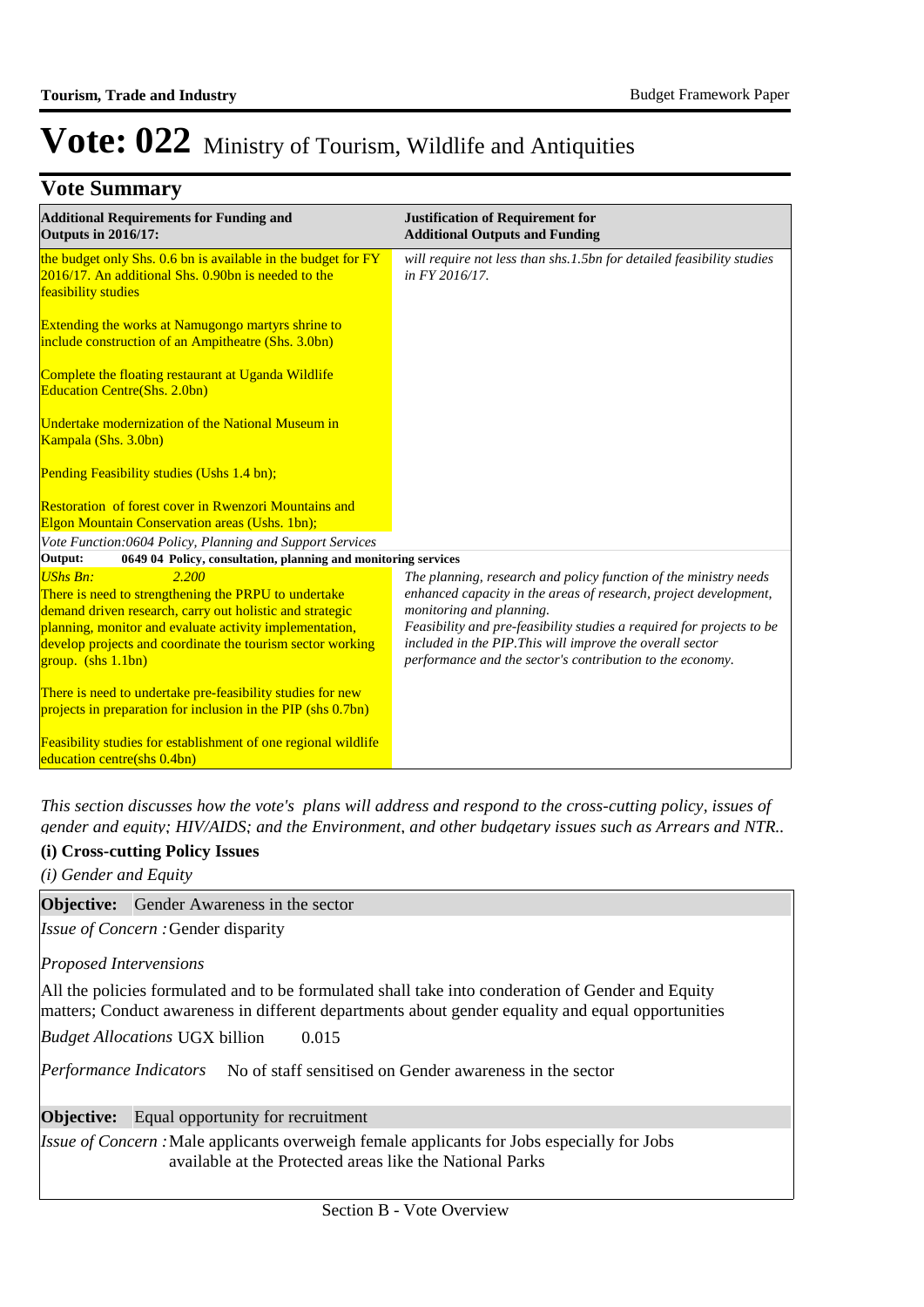### **Vote Summary** *Proposed Intervensions*

No body shall be discriminated on the basis of his/her sex regarding the jobs available

0.01 *Budget Allocations*  UGX billion

Performance Indicators No of female employees recruited in the sector

#### *(ii) HIV/AIDS*

**Objective:** ii) Staff sensitised on HIV/AIDS matters by engaging Ministry of Public Service and Uganda AIDS commission

Issue of Concern : Stigma that makes those who are sick fear to test and even reveal their status

#### *Proposed Intervensions*

Organise workshops and seminars to sensitise staff, Link those who are sick with treatment centers affiliated to government; conduct councelling and voluntary testing. Distribute free condoms in all bathrooms at the Head office and affiliated institutions. Install first Aid boxes.

0.0296 *Budget Allocations*  UGX billion

No of staff who take voluntary testing and councelling. No of staff supported for treatment *Performance Indicators*

**Objective:** i) HIV workplace policy developed.

Issue of Concern : Developing a work based HIV/AIDS Policy for the Ministry

*Proposed Intervensions* 

Hold a Sensitisation Workshop. Acquire a First Aid Box

0.0296 *Budget Allocations*  UGX billion

Performance Indicators The HIV/AIDS work based Policy implemented

*(iii) Environment*

**Objective:** Increased awareness among communities neighbouring protected areas on the importance of wildlife

Issue of Concern : Increased encroachment of protected areas due to degraded environment outside wildlife protected areas

*Proposed Intervensions* 

Support local beneficiary community to identify and develop suitable projects proposal for funding Implement the Payment for Ecosystem Services (PES) Support alternative community livelihood programs

0.07 *Budget Allocations*  UGX billion

1. Number of homesteads and schools utilising energy saving stoves 2. Hectares of land planted with indigenous forests *Performance Indicators*

3. No of villages and land owners involved in PES

**Objective:** Increased Wildlife in the protected areas